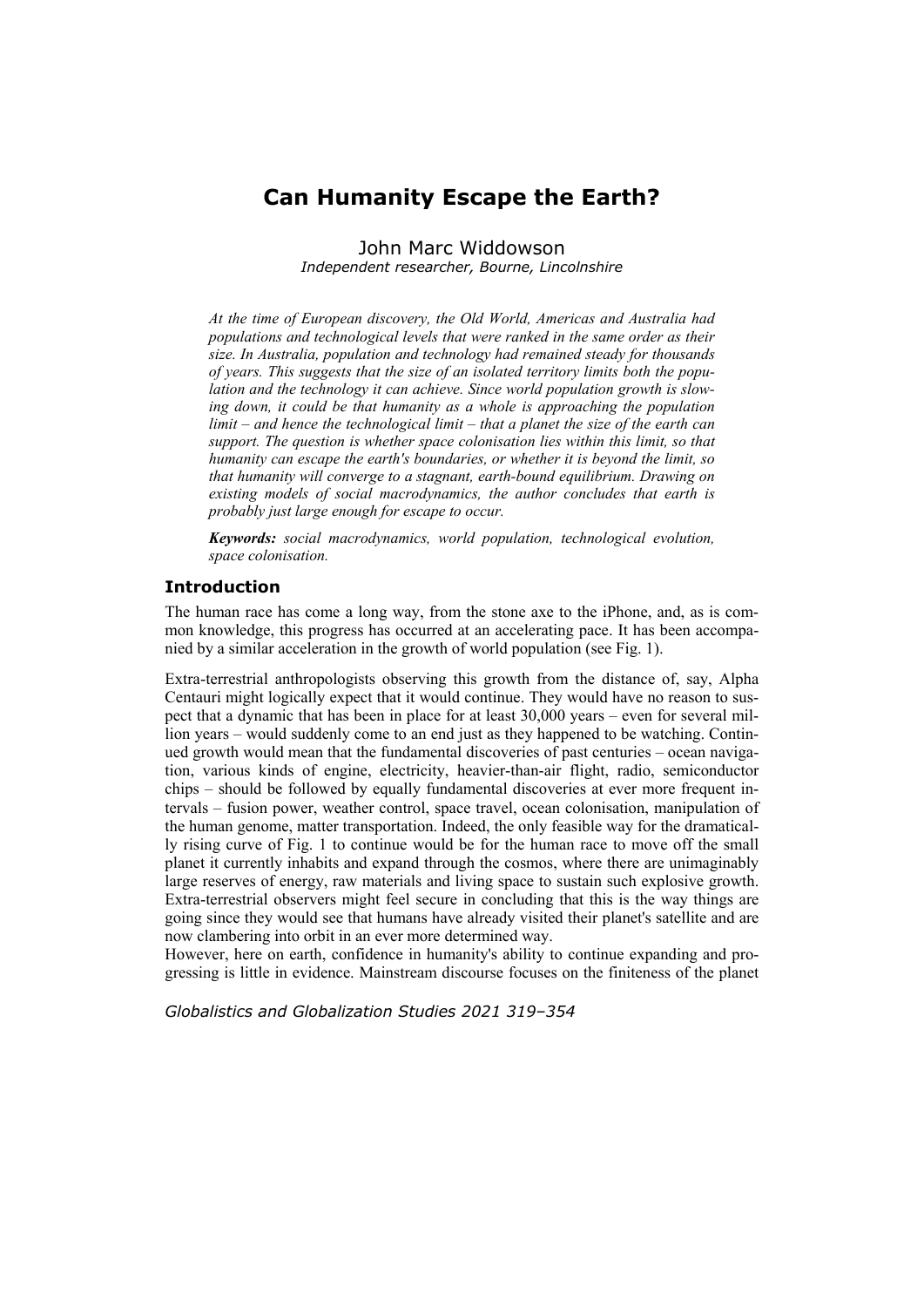and the limits it presents to human ambitions. International concerns regarding climate change or exhaustion of hydrocarbons betray an assumption that humans will remain confined to their home planet and that technology will remain largely at its current level.



**Fig. 1.** The accelerating growth of human population

*Source:* Kremer 1993; Roser 2018.

Such concerns and attitudes could be seen as the result of humans' perennial chronocentrism – the belief that the present is a special moment of culmination, rather than that it is an entirely typical moment blending unremarkably into the general pattern of social evolution. The early Christians believed that the day of reckoning was near, and there has barely been a time when the end of the world was not expected by at least some elements of society. The idea that civilisation can go no further has a long pedigree (Herman 1997). That people today see the world as on the brink of ecological disaster, with too many humans on the planet and dwindling resources, is to be expected as a continuation of this way of thinking, albeit that such fears have never been realised.

An alternative strand of thought, that of the 'techno-optimists', considers human technology as the continuation of a long process of cosmic evolution characterised by increasing complexity (Panov 2005; Kurzweil 2005). Not only does this view provide a close fit to the history of cosmic, biological and social innovation going back billions of years, but it can be linked theoretically and empirically to the population growth curve of Fig. 1 (Korotayev 2018, Appendix 1). Furthermore, it predicts, by extrapolation, an explosion of technological capability in the mid-21<sup>st</sup> century. This has been called the 'singularity' after the mathematical term for the point on a graph where the function becomes infinite. It implies a capability so advanced that it must surely propel humanity into the cosmos with almost magical technologies previously known only from science fiction.

If what is coming is, say, the conversion of the asteroid belt into a Dyson sphere, followed by interstellar travel and the colonisation of the galaxy with its estimated 40 billion earth-like planets (Petigura *et al.* 2013), then contemporary initiatives for sustainability on earth would seem as misplaced as if the Romans had reined in their industrial activities out of concern that the people of the  $21<sup>st</sup>$  century would run out of firewood.

The problem is that this may not be what is coming. The idea that the historical process is, if not reaching its end, transitioning to a new regime is no longer hypothetical or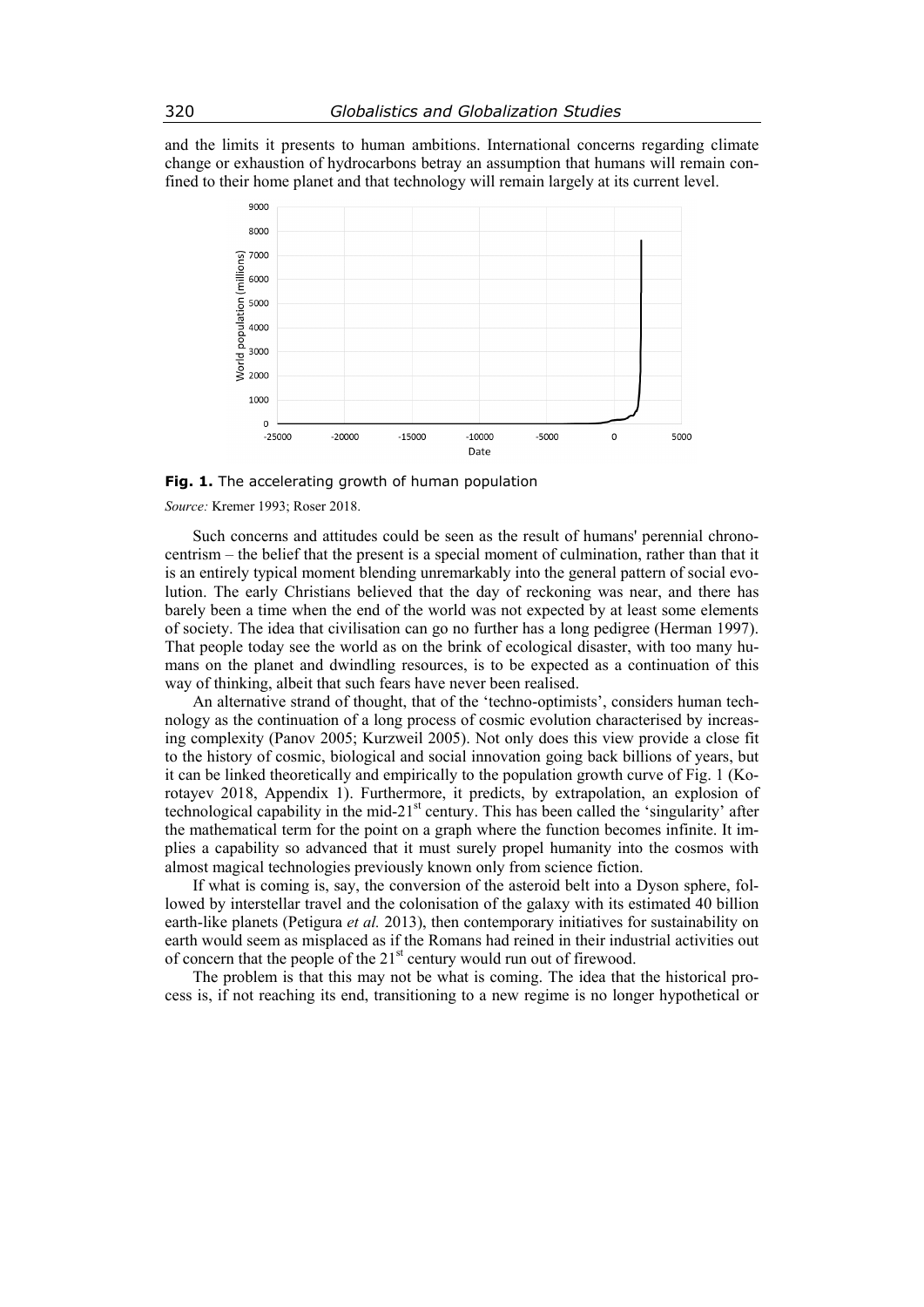imaginary. There is evidence that it has passed a point of inflection where the curve turns over (Korotayev 2018: 104). World population growth is slowing down rapidly. Fundamental innovation, notwithstanding subjective impressions, is rarer (Gordon 2016; Cowen 2010; Huebner 2005). After the promise of the Apollo programme, manned space exploration has fallen back to a desultory though exceedingly costly effort with just a handful of people in orbit at a time. Everything suggests that humanity will achieve demographic equilibrium in a century or so, and then, if technological progress does not cease altogether, it will presumably function differently, bringing improvement at the margins, not the radical transformations of the past.

The belief of techno-optimists that technological progress is natural and inevitable is contradicted by the case of Australia, whose aboriginal inhabitants were still using Mode 3 stone tools – simpler than the Mode 4 tools developed in the Old World Upper Palaeolithic – at the time they were reached by Europeans. Had the other continents sunk beneath the waves following the colonization of Australia, there is every reason to think that the human race would be in the Stone Age to this day, with no indication it might ever move beyond it. The extra-terrestrial observers from Alpha Centauri would have seen a species in technological stasis, persisting with its rudimentary material culture until it was perhaps wiped out by some cosmic catastrophe. The human race would then have come and gone on this planet without ever knowing the travails of a farming lifestyle, or knowing Newton's laws or the scale and structure of the universe.

There arises the possibility that the ongoing curtailment of the previously explosive growth of the human species is a larger example of what happened in Australia. Equilibrium has taken longer to reach and is at a higher level, but the endgame for humanity is nevertheless one of stasis and isolation within a confined region. Unless cosmic visitors arrive to connect humans to a wider galactic community, social evolution could be essentially over, and what humans know now, and what they can do, is pretty much all they will ever know or be able to do.

On the other hand, perhaps such a conclusion is premature, and the world is only witnessing a transient slow-down. Probably, the present trickle into space will turn into a flood and, just as physicists proclaimed that physics was all but complete shortly before the revolutions of relativity and quantum mechanics, perhaps discoveries around the corner are about to unleash not only major technological advances but resumed demographic expansion.

According to Grinin's concept of 'production principles', humanity is currently in Stage 2 (Adolescence) of a macro-technological cycle (Grinin 2012: 15–45). This is equivalent to the period before the Industrial Revolution, when new ideas were coming in but society still had a rural and traditional character, and the transformation brought about by steam power and the rise of factories lay in the future. Grinin's model suggests that it will be after 2030 or 2040 that the present 'information-scientific' production principle leads to a full-scale displacement of population and change in the nature of work, which is consistent with the idea of a large-scale colonisation of near earth orbit, supported by artificial intelligence and perhaps new, super-abundant power sources.

### **The Korotayev–Malkov–Khaltourina Model**

To deal with these issues more formally, the place to start is with Korotayev, Malkov and Khaltourina's compact macromodel of demographic-technological evolution (2006a). This model, which simplifies and extends the work of earlier theorists (especially Kremer 1993), provides an exceptionally powerful and precise explanation of the curve of world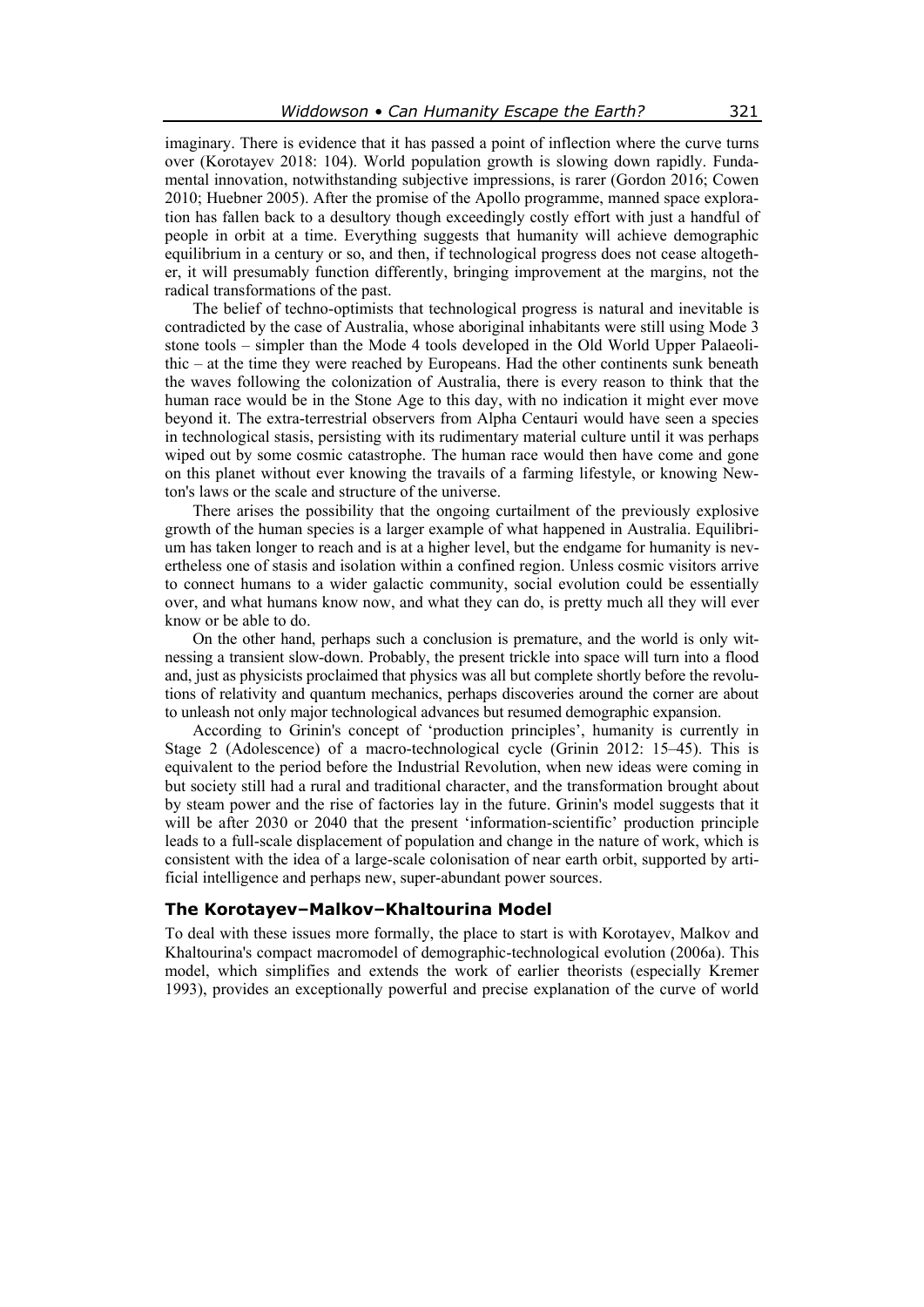population growth since around 25,000 BC, which is found to follow a hyperbolic trajectory. In its most compact form, the model can be reduced to two assumptions and a line of derivation, as follows.

The first assumption is that population *N* is proportional to technology *T*. When people lived by hunting and gathering, they inevitably lived at low densities. If there were too many people in a band, they would exhaust the resources of a district more quickly than they could move on to a new territory. If there were too many people in the world, bands attempting to move to new districts would find others already there having consumed what they had to offer. With the transition to agriculture – most likely necessitated by precisely such population pressures and resulting food shortages (Boserup 1965; Cohen 1977) – it became possible to support more people from the same territory, and the human population could satisfactorily increase.

In general, throughout history, technology has determined the carrying capacity of the land, and population has expanded to this level. This can be termed a Malthusian assumption, in that Malthus articulated clearly the way the technology of food production limits population (Malthus 1978 [1798]). In symbols, this can be written as:

$$
N \sim T. \tag{Eq. 1}
$$

The second assumption is that the rate of technological growth is proportional to both the existing technological level and the population size. It is proportional to the existing technological level because more technology means more possibility of combining ideas to create new inventions. It is proportional to the population size because a larger population means more people to come up with ideas; this is the Kuznetsian assumption, being attributable to Simon Kuznets (Korotayev *et al.* 2006a: 35). In symbols, this can be written (using the dot notation for the time derivative):

$$
\dot{T} \sim NT \tag{Eq. 2}
$$

With these two assumptions, the hyperbolic growth of world population can be derived as shown in Eq. 3. Note that technology becomes eliminated from the equations in favour of the tangible and measurable quantity of population. This makes it possible to avoid defining 'technology' explicitly. While the term is adopted to give an intuitive feeling for the quantity in question, it can be considered more agnostically as the factor that determines carrying capacity.

$$
N \sim T \Rightarrow \dot{N} \sim \dot{T} \sim NT \sim N^2 \Rightarrow \dot{N} \sim N^2 \Rightarrow N = \frac{C}{t_0 - t}
$$
 (Eq. 3)

with  $t$  for time and the introduction of constants  $C$  and  $t_0$ .

The above derivation can be explained as follows. The first step is simply Eq. 1, which by differentiation leads to the second step, relying on further substitution of *N* for *T*. The third step (which merely summarises the second step) shows that the rate of population growth is proportional to the square of the population. Solution of this differential equation, by standard mathematical procedures, leads to the fourth step of the derivation.

The resulting formula for *N* describes hyperbolic growth, which is always the outcome for equations of the form  $\dot{x} \sim x^2$ . With exponential growth, which occurs when  $\dot{x} \sim x$ , the quantity takes an infinite time to reach infinity. With hyperbolic growth, the quantity reaches infinity in finite time. In this case, it can be seen that, when  $t$  reaches  $t_0$ , the bottom of the right hand side becomes zero and the whole expression becomes infinite. Hence, the population will nominally become infinite at the 'doomsday' point or singularity at  $t = t_0$ .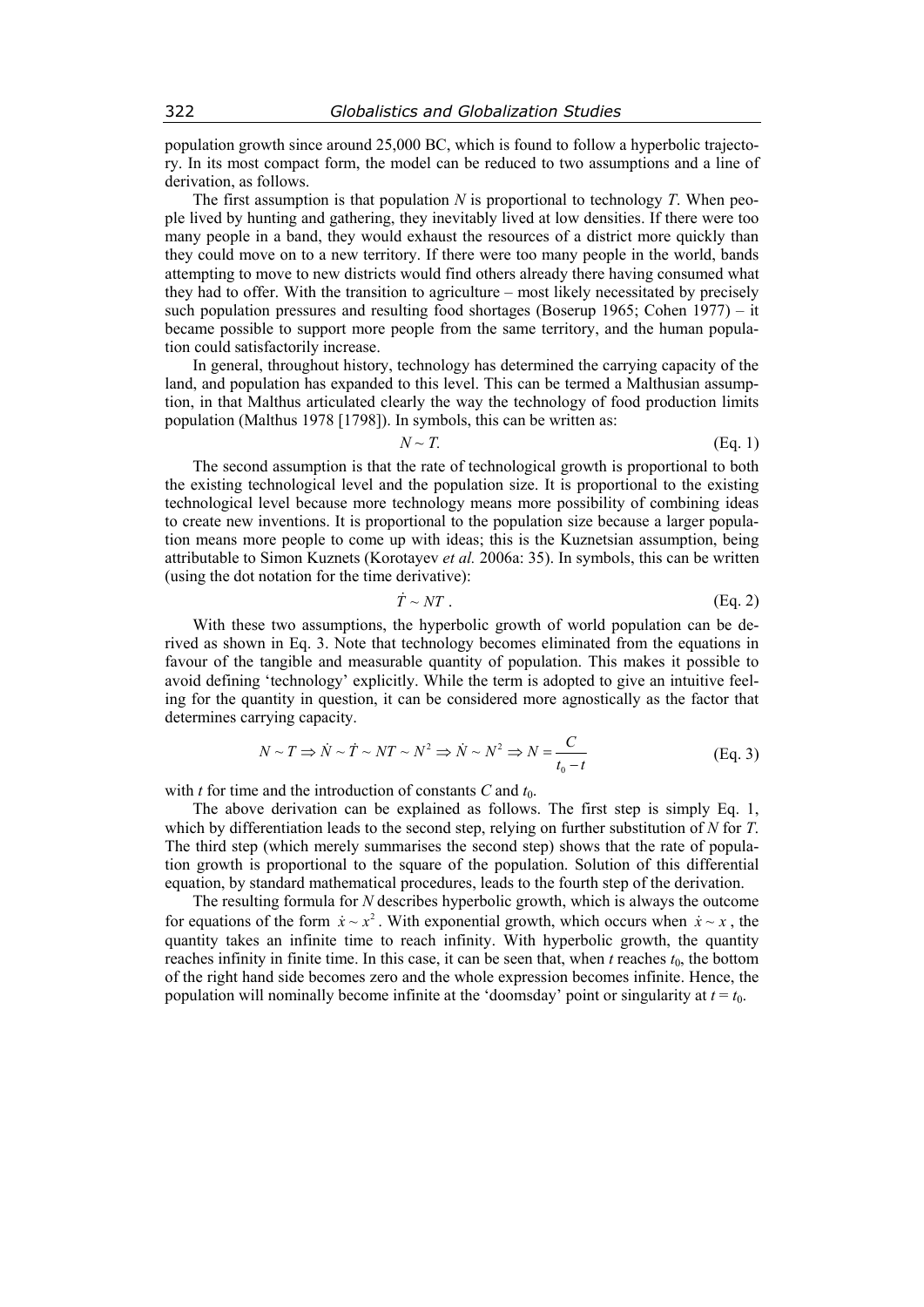Clearly, population cannot really become infinite, and thus the population growth must deviate from its hyperbolic trajectory some time before the singularity is reached. Up to about 1970, world population was exceptionally well described by a hyperbolic curve (see Fig. 2, where the line represents a fitted hyperbola and the dots represent the actual data). Korotayev *et al.* (2006a: 28) find that the fitted hyperbola, for the data from 500 BC, has an  $\mathbb{R}^2$  value of 99.66 per cent, *i.e.* the hyperbola accounts for 99.66 per cent of the variation in the data. This is a remarkable result, showing that something that might be thought to be subject to numerous vagaries and contingencies – human population growth – actually follows a very simple curve when seen on the grandest scale, and, moreover, can be explained by a very simple model.



**Fig. 2.** Hyperbola fitted to world population data

*Source:* Kremer 1993.

The singularity implied by the hyperbola of Fig. 2 is at *c.* 2026. This is the date when, from the perspective of 1970, the world population would become infinite. In fact, as Fig. 3 shows, the population growth curve has turned over and is flattening out. Far from being infinite, world population looks set to be around 8.26 billion by 2026, a little over double its value in 1970.

A closer look at Fig. 2 reveals that a similar flattening of the world population curve occurred for a period of about a thousand years between 500 BC and 500 AD. Prior to 500 BC, world population was following a trajectory that would have led to a singularity around 39 BC. Korotayev *et al.* (2006a) refer to this as the 'older hyperbola', contrasted with the 'younger hyperbola' for the trajectory up to 1970 (Korotayev *et al.* 2006b: 147; see Fig. 4).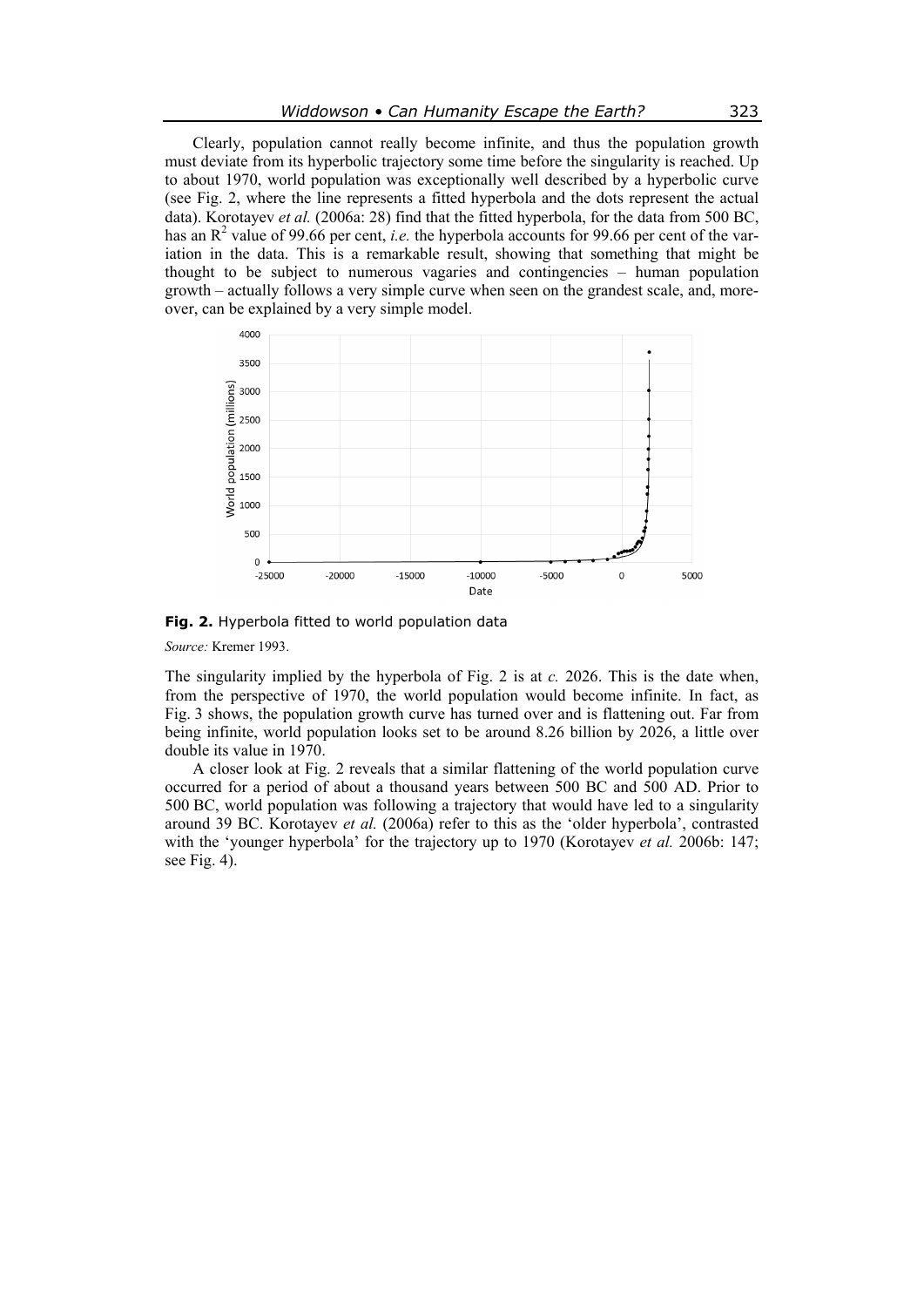

**Fig. 3.** UN world population median estimate to 2100





**Fig. 4.** The older hyperbola (solid line)

*Source:* Kremer 1993.

A closer view of this is in Fig. 5, showing that the older hyperbola provides a better fit to the pre-500 BC data than does the younger hyperbola.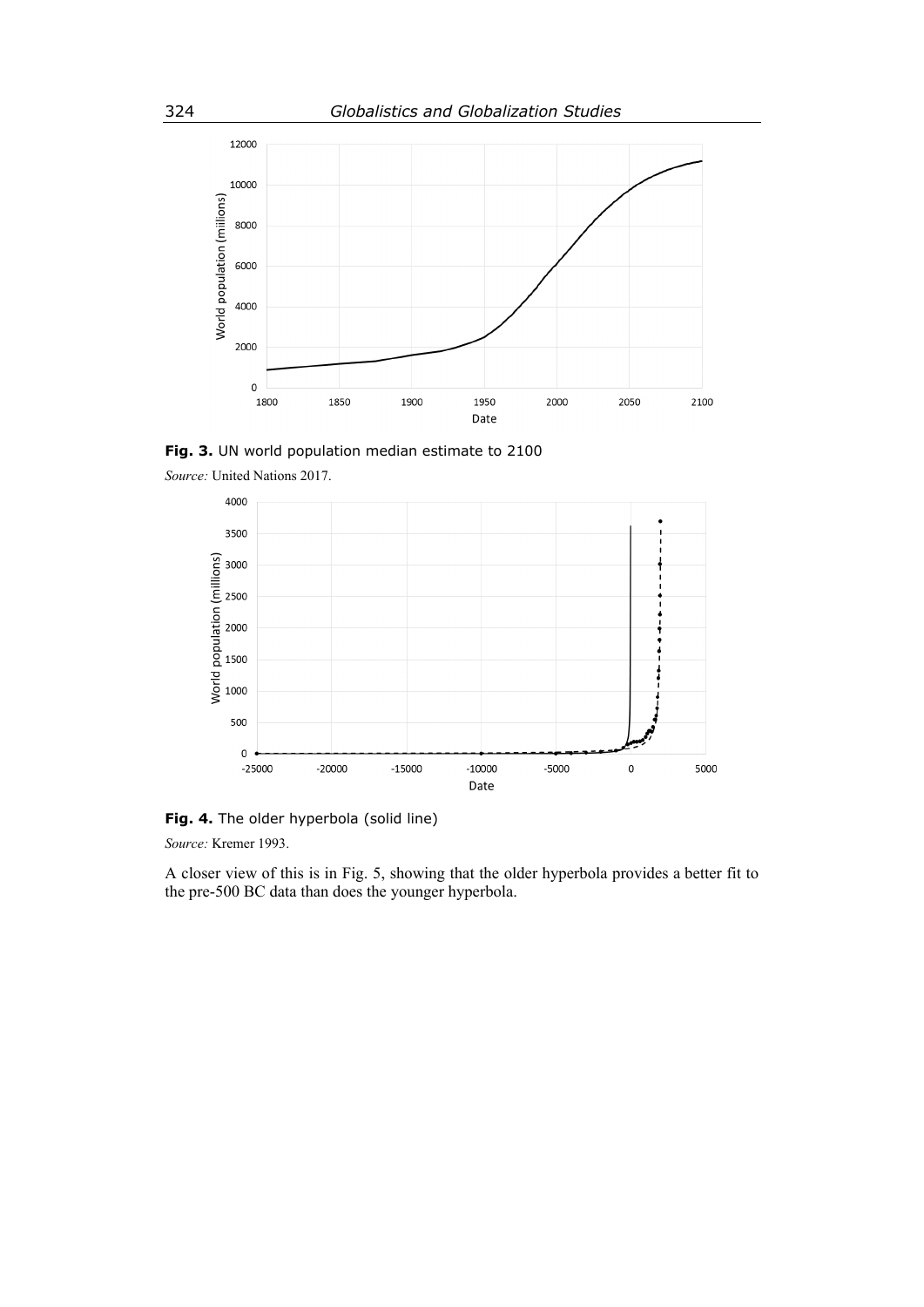



*Source:* Kremer 1993.

In fact, Korotayev *et al.* (2006b: 154 n. 1) suggest that the older hyperbola may itself consist of two separate hyperbolas. This is illustrated in Fig. 6, which shows the data just up to 2000 BC and compares the older hyperbola with another hyperbola calculated specifically for these data. The (even older) 2000 BC hyperbola is clearly rising faster than the 'older hyperbola' and has a singularity date of *c.* 1107 BC.





*Source:* Kremer 1993.

Thus, up to 500 BC, world population was rising more steeply than it was for the whole period up to 1970, and up to 2000 BC, it was rising more steeply still. Insofar as technology sets the limit to population size, this implies that technology was rising more steeply in 2000 BC than it was in 500 BC, and more steeply in 500 BC than it was by 1970. In other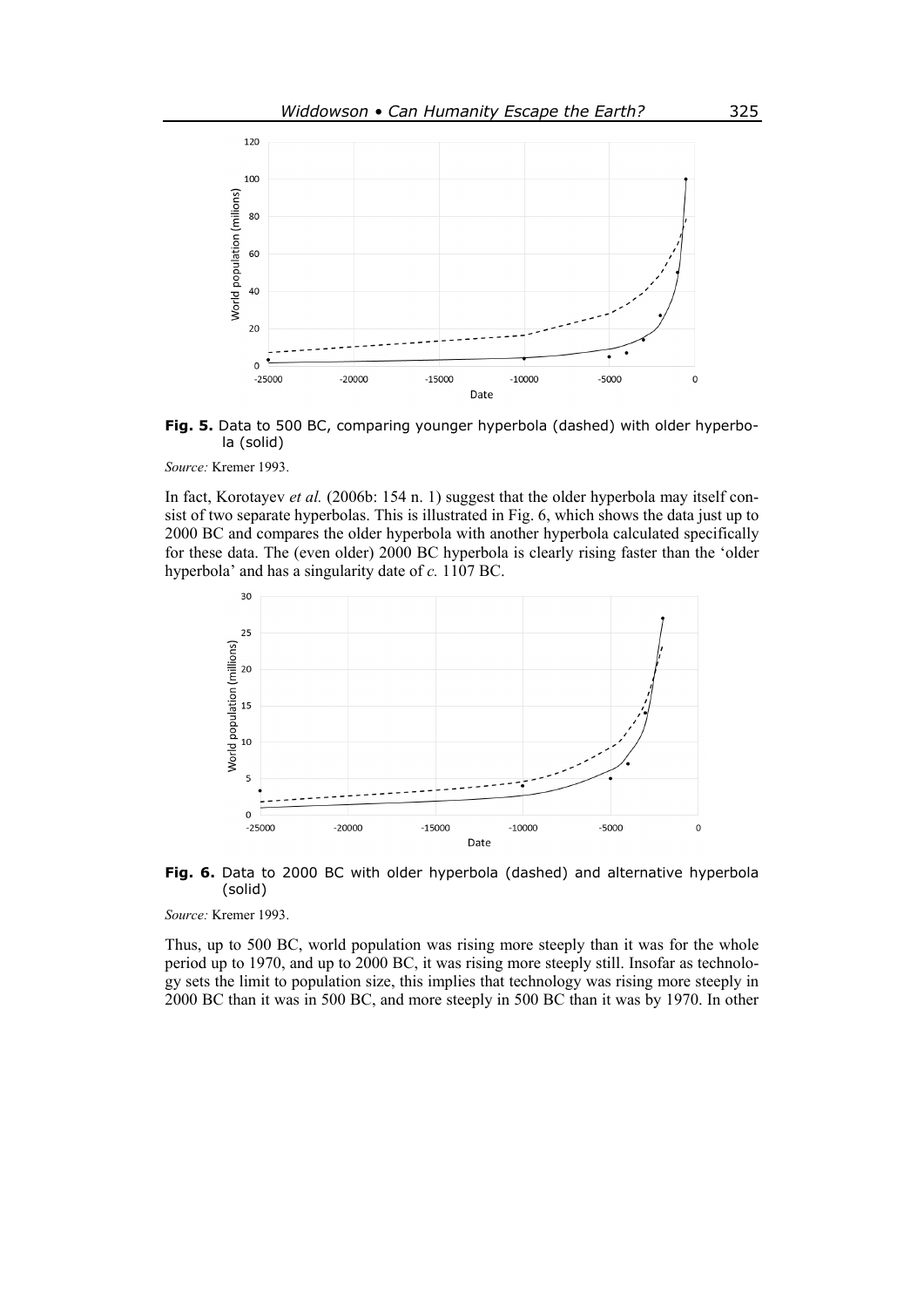words, and contrary to modern intuitions, research productivity was greater earlier in history than it was later, which is to say that, while the absolute rate of invention was of course much lower than today, it was higher in terms of the rate of invention per personyear of human effort (Korotayev *et al.* 2006b: 158–159). Kremer (1993: 690) suggests this can be accounted for by a greater duplication of effort in a larger population.

The analysis can be extended to calculate the implied singularity date as it has evolved over world population history. This means finding the best fit hyperbola to the world population data up to the given moment. The results are plotted in Fig. 7, where the historical date is along the x-axis and the singularity date is on the y-axis; for example, the data up to AD 1 fit a hyperbola with a singularity at AD 500, which corresponds to the point (0, 500) on the graph.



**Fig. 7.** Variation of singularity date over time

*Source:* Kremer 1993.

As can be seen, the singularity has mostly been moving to the right throughout history, implying that population growth has been becoming steadily less aggressive. Only occasionally, though particularly since *c.* 1750, has the singularity been moving to an earlier date, indicative of an acceleration of the general trend.

Although the singularity has been receding into the future, it has not usually been receding as fast as the human race has been moving towards it. For instance, in 3000 BC, the singularity date was *c.* 1600 BC, 1400 years in the future, whereas in 2000 BC, it was *c.* 1100 BC, only 900 years in the future. The singularity was 500 years nearer than before. This is illustrated in Fig. 8, which shows the time remaining to the singularity as a function of year.

In Fig. 8, when the graph is falling, population is growing vigorously and closing in on the singularity; when it is rising, the reverse is true. It can never actually reach the bottom, which would mean reaching the singularity and achieving infinite population.

Figs 7 and 8 show that, while world population growth follows an amazingly simple trajectory, it nevertheless reveals a certain amount of structure, which may shed light on historical processes.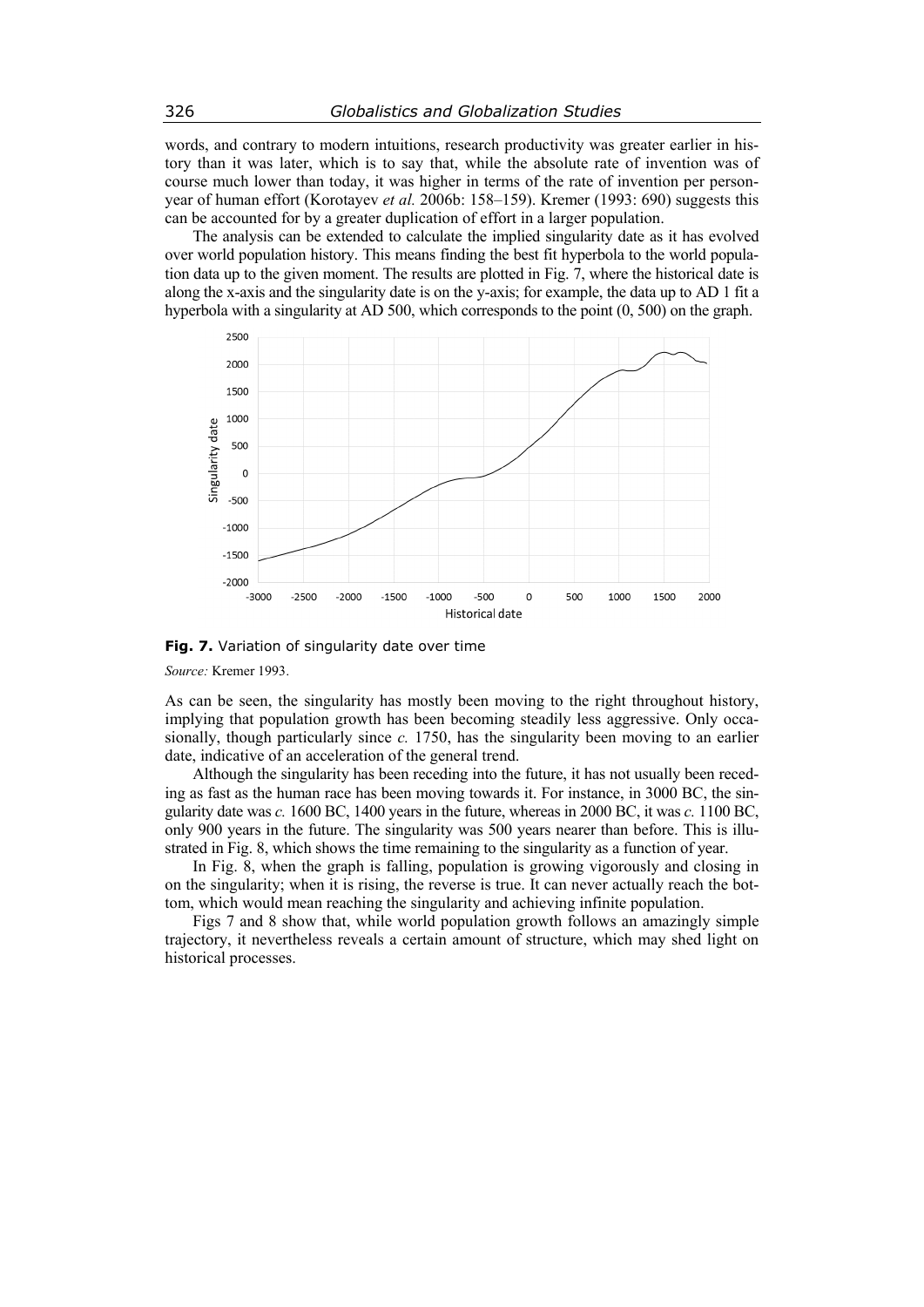

**Fig. 8.** Time remaining to singularity

*Source:* Kremer 1993.

• The rapid decline of the time to the singularity after 1750 seems related to the inauguration and spread of the industrial revolution, with the global integration it made possible. This turn-down began more modestly around the time of the Renaissance, which Grinin identifies as the true start of the Industrial production revolution.

 An earlier period of falling time-to-singularity was from 3000 to 2000 BC, which can perhaps be linked to the invention and spread of bronze-working – an earlier Industrial revolution, while the fall from 1000 BC up to about 300 BC can be linked to the coming of iron – yet another industrial revolution.

 Conversely, the fall of the time-to-singularity was arrested during the era of mature Bronze Age civilisation, in the  $2<sup>nd</sup>$  millennium BC, and again during the era of mature classical civilisation, from the  $1<sup>st</sup>$  millennium BC to the  $1<sup>st</sup>$  millennium AD. Given the close link between population and technology, these periods of maturity could be seen as periods of less transformative innovation. While the Bronze Age stasis saw the time-tosingularity just stop falling, the classical era and its aftermath saw the time-to-singularity actually rise, to reach a level higher even than it had been during this Bronze Age stasis. The rise in time-to-singularity only ended in the late  $1<sup>st</sup>$  millennium, with the ending of what were traditionally called the 'dark ages'.

The curve in Fig. 8 can thus be divided into alternating phases of falling time-tosingularity and static / rising time-to-singularity, with the former being associated with technological revolutions (bronze, iron, industrialisation) and the latter being associated with mature hegemonic world orders. These phases each lasted about a thousand years, though this may be just an artefact of the particular window chosen for investigation, which is dictated by data availability. The initial phase, which is truncated at the beginning, may have lasted longer than a thousand years, while the other phases only approximately fit a thousand-year pattern.

The downturn of time-to-singularity that began towards the end of the  $1<sup>st</sup>$  millennium AD went into reverse and climbed again during the  $14<sup>th</sup>$  century. An obvious reason for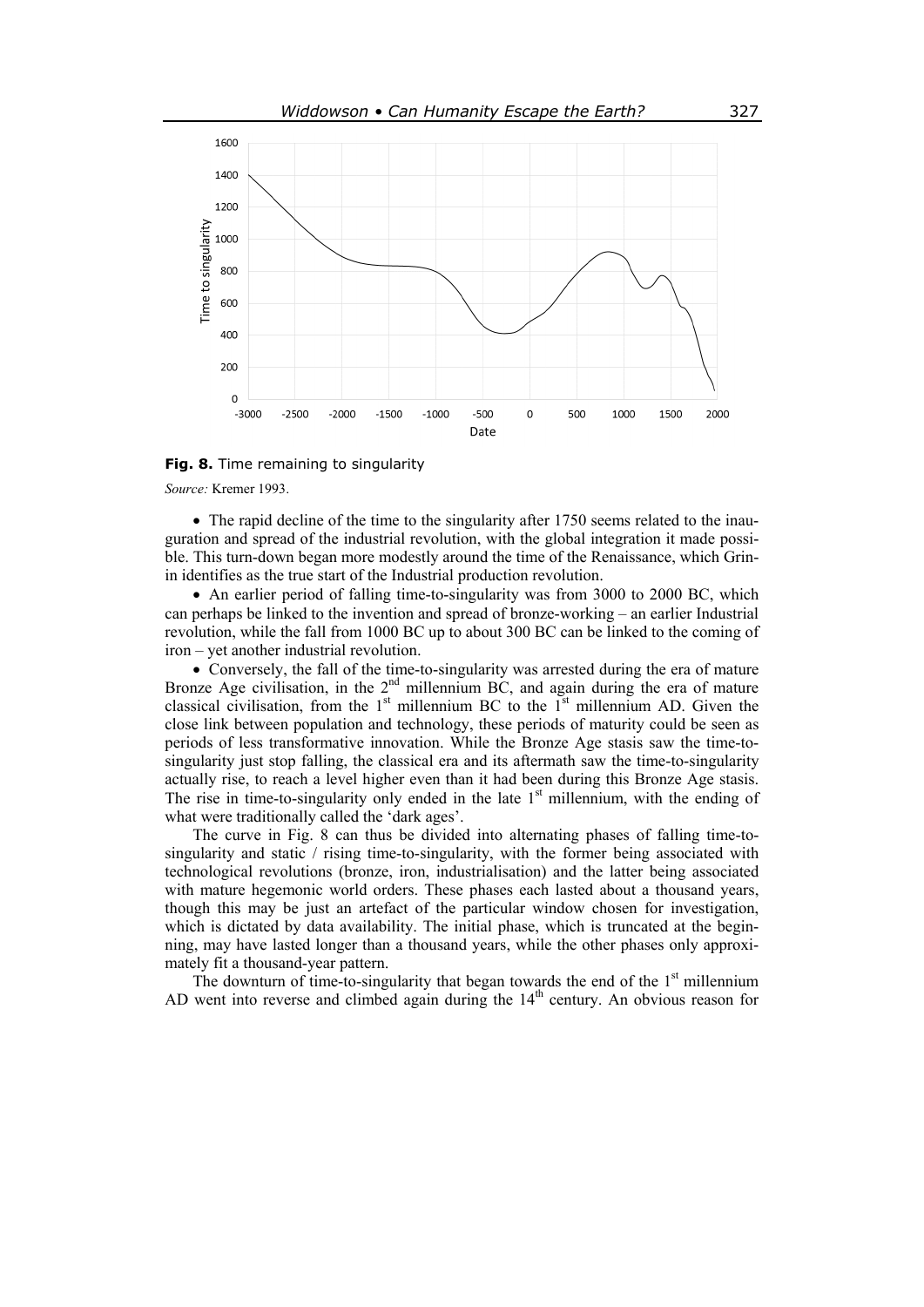this is the Black Death. While that is a proximate factor, it may be a symptom of a deeper explanation. Given that demography is to be understood as responding to technology – something that is not just an a priori assumption but is justified by its success in explaining demographic history – then disease should be seen as part of a nexus of causes. For example, the upturn of time-to-singularity might be understood as reflecting a failure of technological innovation to keep up with the (medical, epidemiological) challenges of an increasingly connected world. Understanding that failure, which is endogenous and sociological, may then have more useful implications for theoretical history than appealing to the exogenous natural disaster of the plague.

The recent slow-down of population growth, implying a turning away of the time-tosingularity curve from the x-axis, can now be seen as inevitable, since the x-axis, representing the unattainable singularity, is a kind of repelling boundary. Fig. 8 shows that such a repulsion has occurred before and, while it lasted a thousand years, it did not turn out to be the end of transformative technological progress – the curve would eventually turn down again, with major innovations from the windmill to electricity and nuclear power. In the same way, the present recoil should not be assumed to be a permanent end to hyperbolic growth or to technological breakthroughs. It is nevertheless clear from the above figures that the hiatus beginning now could last as much as a millennium, and science fiction technologies, like colonisation of other planets, might be long delayed.

The period of stasis need not be experienced as problematic. It might seem instead like an era of mature civilisation in largely happy equilibrium, albeit, if the previous such phases are representative, one that ends in an episode of political, economic and cultural dissolution like the 'dark ages' that ended the bronze and iron age world orders.

Whether the present demographic slow-down is a temporary or permanent phenomenon cannot be answered with the model presented so far. There is a need for a better understanding of what might lie behind the rises and falls of the time-to-singularity. The basic hyperbolic shape of the growth curve is driven by the Malthusian-Kuznetsian dynamics of Eqs 1 to 3. The distortions to this shape imply the existence of other factors.

## **An Extended Model**

A more nuanced presentation of Eq. 1 above is that population growth follows a logistic trajectory, rising asymptotically towards the limiting value given by the carrying capacity. In other words, it obeys the equation:

$$
\dot{N} = rN\bigg(1 - \frac{N}{kT}\bigg),\tag{Eq. 4}
$$

where *r* and *k* are constants of proportionality.

Eq. 4 shows that the population is in equilibrium, *i.e.*  $N = 0$ , when

$$
1 - \frac{N}{kT} = 0 \Rightarrow N = kT \Rightarrow N \sim T.
$$

Hence, Eq. 1 follows from the normal logistic model for population growth, with the proviso that growth is rapid enough that population will usually be at its limiting value. Here, 'rapid enough' means that it is rapid compared to the growth of technology. It has been a reasonable assumption for most of history. Unconstrained human population growth can be very rapid, at 3 per cent a year or more (Korotayev *et al.* 2006b: 49) – on Pitcairn Island after settlement by the Bounty mutineers and among the early American settlers, it reached from 6 to 7 per cent (Renfrew 1984: 190; Buckminster Fuller 1969: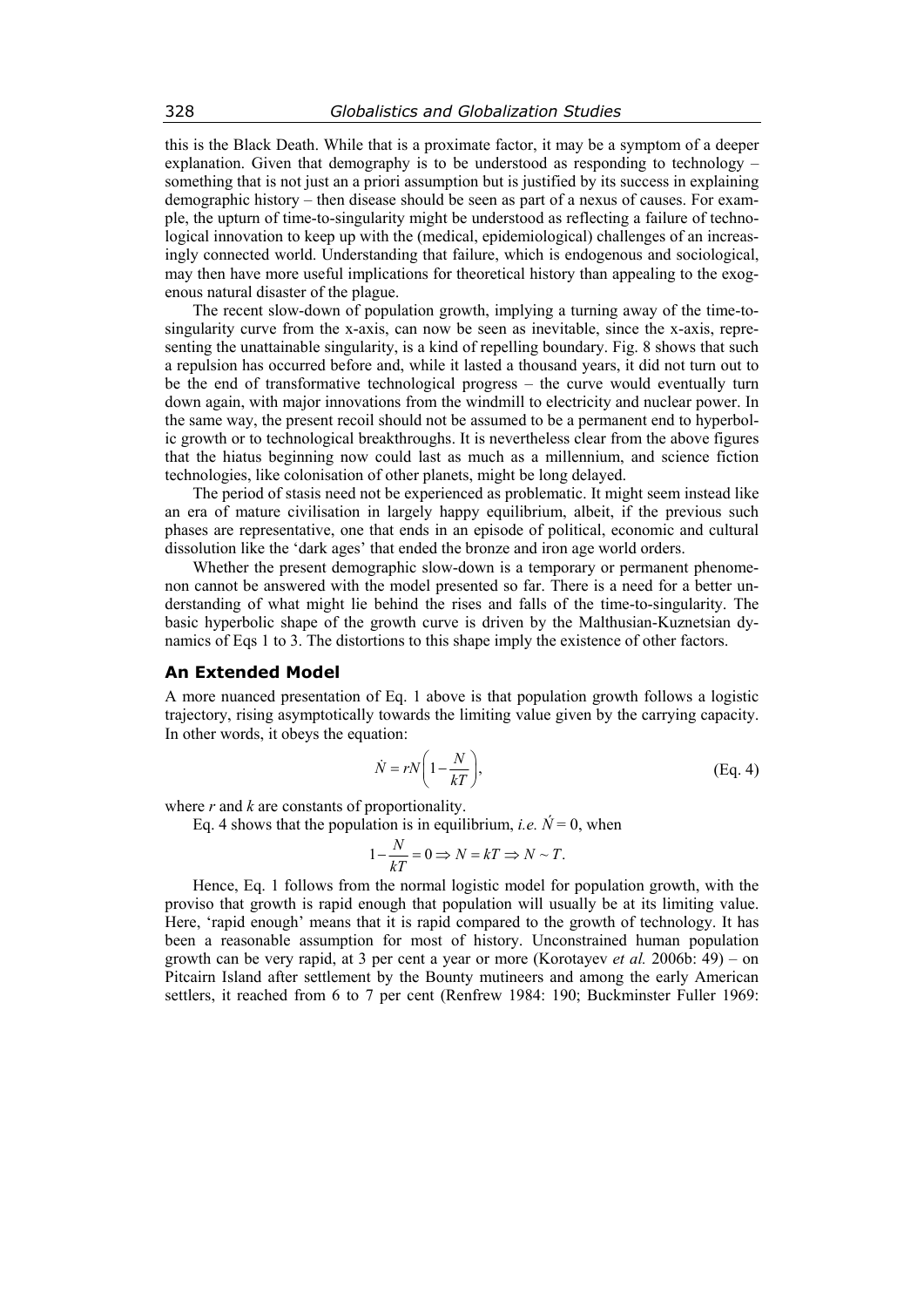231) – whereas for most of history overall growth rates have been much lower, a fraction of one per cent.

Thus, population growth has a fast dynamic described by Eq. 4 and a slow dynamic described by the middle part of Eq. 3. It is the slow dynamic that matters for the long-term population growth shown in Fig. 2 and the model behind it. In effect, population is always pushing upwards and follows an envelope set by technology and the resultant carrying capacity.

By the logic of hyperbolic growth, as population approaches infinity at the point of singularity, so does the population growth rate. Hence, while the actual population growth rate has always been below what might be considered the human biological limit of 3 to 7 per cent per annum, had hyperbolic population growth continued much beyond 1970, this would have no longer been the case. It might be thought that this implies an absolute limit to how fast population can grow. Since the growth rate peaked at 2.1 per cent in 1967 (Roser 2018), the ending of hyperbolic growth could be seen as an inevitable and permanent consequence of humanity bumping up against this biological limit.

However, the human birth rate is not biologically limited and could be increased by technological means: for example, by cloning and artificial wombs. The present organic method of human reproduction might one day be seen as primitive and might be left behind, so this cannot be considered as any kind of ultimate limit.

Furthermore, the possible adoption of new reproductive technologies is not a matter of chance. The success of the Korotayev *et al*. model shows that, at the largest scale, there is a compelling logic to the link between technology and population growth that is insensitive to detail – Neolithic agriculture, iron metallurgy and medieval windmills all affected human capacities in particular ways but their complex idiosyncrasies somehow disappear in the powerful principle that  $N \sim T$ . Therefore, it is not necessary to consider how or why human reproductive capacities could be expanded. The millennia-attested logic shows that technology will find a way.

It follows that the present slowdown must be understood as a matter of technological underperformance rather than as a matter of physiological constraints. After all, the growth rate has not stabilised at 2.1 per cent, or at a level close to the biological maximum, but has fallen back to near 1 per cent, and looks set to fall much further, as far as zero. The physiological constraint is not the issue.

Korotayev *et al.* show further that the slowdown can be explained in terms of a link between 'human development' – in the sense of the United Nations Human Development Index (UNDP 2018) – and declining fertility. With rising standards of living, and declining child mortality, there is, in the terms of population ecology, a switch from r-strategies, involving the production of many offspring in the hope a few will survive, to K-strategies, involving the production of a few offspring that are carefully nurtured and protected (on r-and K-strategies, see Begon and Mortimer 1986). This results in fewer children and reduced population growth rates. Korotayev *et al.* model this in terms of female literacy, which is both a proxy for human development and a mechanism in its own right. They present a model in which literacy follows a logistic curve, moderated by income, and, as literacy approaches 100 per cent, it chokes the population growth rate to zero. They then show that this model not only has strong statistical backing but can explain the timing and extent of the post-1970 population slowdown (Korotayev *et al.* 2006a: 67–80).

The Korotayev *et al.* literacy-based model clearly describes an actual process that has caused the fall in world fertility rates over recent decades to centuries. The link between female literacy and reduced fertility has strong support from statistics, ethnography and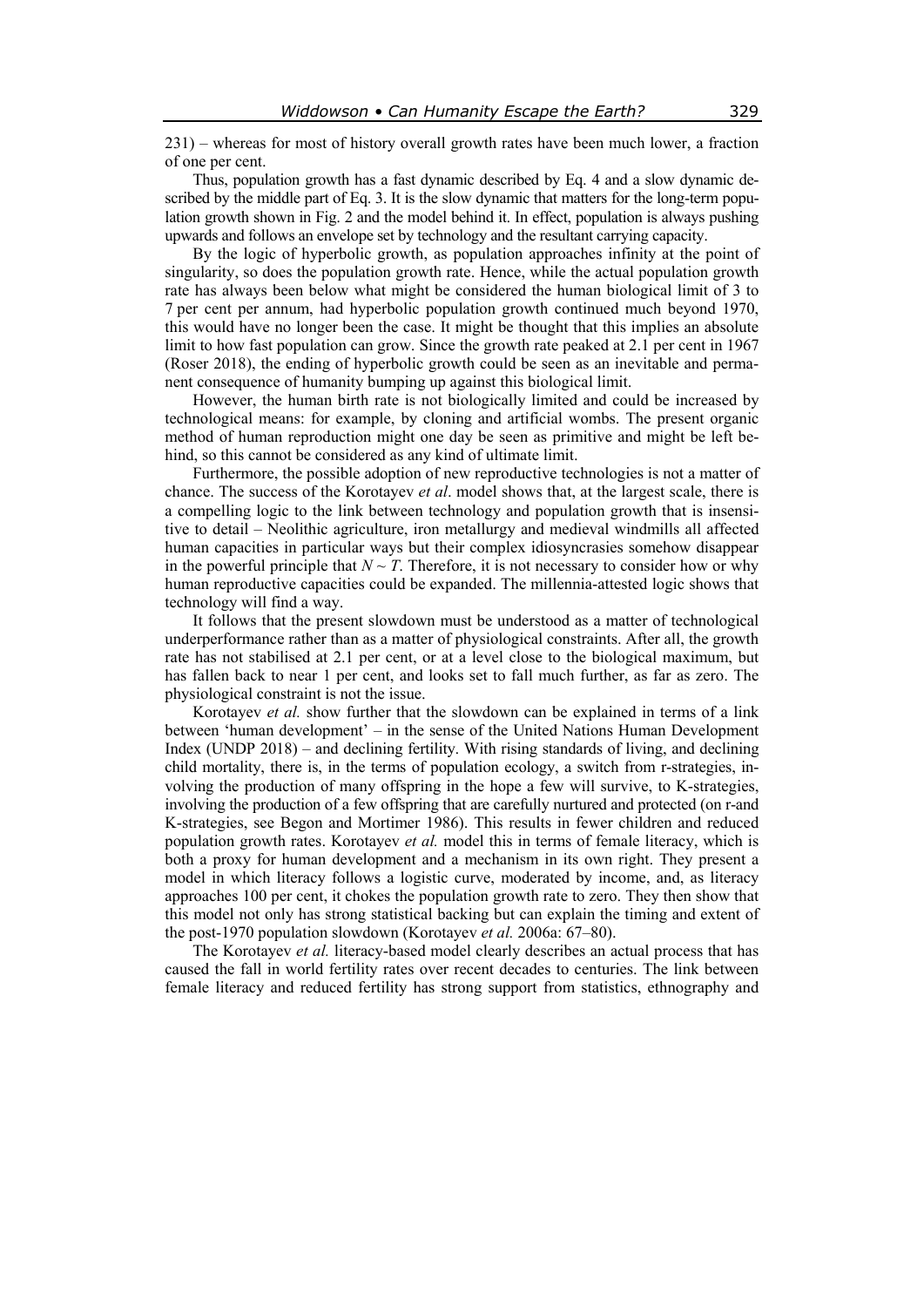everyday observation. There is nevertheless scope for an alternative, abstract and generic treatment that subsumes the issue of literacy. Literacy could be seen as applicable largely to the particular historical situation of the industrialising world, and less suited for explaining the earlier ups and downs illustrated in Fig. 8. As a proxy for human development, the literacy rate may also be losing its effectiveness as literacy reaches saturation, while, even in the developed world, where literacy exceeds 99 per cent, poverty, inequality, healthcare inadequacy and other negative contributors to the Human Development Index have by no means been eliminated. Nor does the literacy-based model allow for future technological breakthroughs that will decouple human fertility from the lives and experiences of women per se, thereby possibly shifting humanity back onto a hyperbolic growth trajectory.

Australia presents a situation where population growth had reached a plateau without any literacy whatsoever. It would be desirable to have a generic model, like the compact Malthusian-Kuznetsian model, where technological detail is smeared out and seen to be subservient to some strong abstract constraint that is as applicable to Stone Age Australia and to classical civilisation as it is to the industrialising world. The literacy model would then be a specific example of how such a constraint manifests itself, just as, say, the discovery of agriculture was a specific manifestation of the powerful principle that technology growth rate is proportional to population times technology (see Eq. 2).

In Eq. 1 of the compact macromodel described above, population size is set proportional to technology as the determinant of carrying capacity. Yet in the justification of this equation, it was observed that the move say from foraging to farming led to an increase not in population per se but in the *density* of population. If the model refers to a fixed area, such as the whole world, then this distinction does not matter. Population is just proportional to population density, and the one can be substituted for the other. However, if the aim is to compare different land masses, then it is important to remember that it is population density, rather than population, that is proportional to technology.

Suppose there are two islands (*i.e.,* perfectly isolated landmasses) that have the same technology, with one island having a larger area. Assume also that the islands have the same ecology. This can be assumed without loss of generality so long as the term 'area' is understood to mean not necessarily physical area but some kind of 'effective area' that takes into account ecological variation. Since the islands have the same technology, they will have the same population density – on each island, a land parcel of given size will support the same number of people. Therefore the island with the larger total area will have the larger population.

The larger population of the large island is not without consequence since, according to the Kuznetsian assumption, it implies a faster rate of technological growth. Hence, technology, population density and population would all be expected to grow faster on the larger island. If the two islands start with the same technology, their technologies will be at different levels after some time has elapsed.

An important point is that the innovation rate, hence the technological growth rate, depends not on local population density but on the overall population of the island. This is because innovations can occur anywhere on the island and then diffuse throughout (see Korotayev *et al.* 2006a: 30, who discuss the reasonableness (and success) of this assumption in connection with the world as a whole). Hence, the second assumption of the original macromodel is unchanged.

The model thus becomes, using *A* for area, and with no change to the second equation:

$$
\frac{N}{A} \sim T \Rightarrow N \sim AT
$$
 (Eq. 5)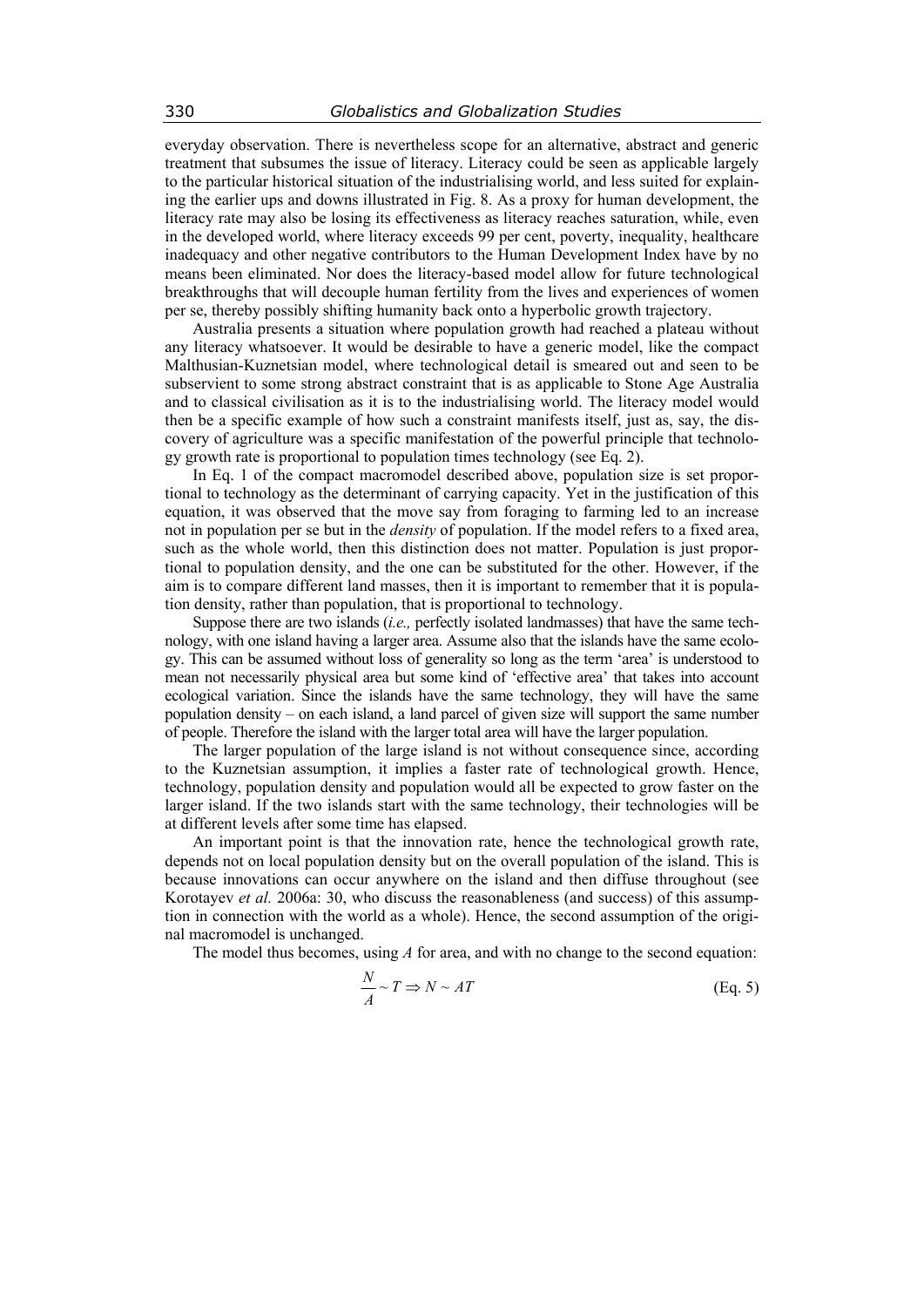$$
\dot{T} \sim NT. \tag{Eq. 2}
$$

Focusing on technology, and introducing a constant of proportionality *k*, gives:

$$
\dot{T} \sim NT \sim AT^2 = kAT^2. \tag{Eq. 6}
$$

Solving this, with constant of integration *с*, gives:

$$
T = \frac{1}{c - kAt} \Rightarrow T = \frac{\frac{1}{k}}{\frac{C}{k}} = \frac{\frac{1}{k}}{t_0 - t}
$$
(Eq. 7)

defining  $t_0 = c/kA$ .

Thus, the singularity date is  $t_0 \sim 1/A$ . If two islands start off with the same technology, the one with the larger area will have an earlier singularity date. The larger island's technology may be approaching infinity while, on the smaller island, technological growth is only just getting started.

If the 'isolated islands' are two different planets, the planet with the larger (effective) surface area will achieve particular technologies – electricity, interplanetary travel, galactic colonisation – sooner than the smaller planet. If the isolated islands are Australia and the Afro-Eurasian World Island, the large World Island will make technological advances much faster than considerably smaller Australia. Population is just *AT*, so has the same singularity date as technology. Thus, although technology has not been defined in a measurable way, it is possible, for empirical studies, to multiply Eq. 7 by *A* to get a formula for *N*, which can be measured.

If the technology at  $t = 0$  is  $T_0$ , by Eq. 7

$$
T_0 = \frac{\frac{1}{kA}}{t_0} \Rightarrow t_0 = \frac{1}{kAT_0} \Rightarrow T = \frac{\frac{1}{kA}}{\frac{1}{kAT_0} - t}.
$$
 (Eq. 8)

Let  $t_{\lambda}$  be the time for technology to increase by a factor  $\lambda$  beyond  $T_0$ , *i.e.*  $T \rightarrow \lambda T_0$ . Then

$$
\lambda T_0 = \frac{1/\lambda A}{1/\lambda A T_0 - t_\lambda}
$$
 (Eq. 9)

which can be rearranged to give

$$
t_{\lambda} = \frac{1}{k A T_0} \frac{\lambda - 1}{\lambda} = t_0 \frac{\lambda - 1}{\lambda}.
$$
 (Eq. 10)

The middle part of this equality formalises the point that the time to achieve a given technological level, from the same starting point, is inversely proportion to the size of the island  $(t_{\lambda} \sim 1/A)$ .

Meanwhile, let  $E_{\lambda}$  be the amount of human effort (person-years) to achieve the technological level  $\lambda T_0$ . Then

$$
E_{\lambda} = \int_{0}^{t_{\lambda}} N dt = \int_{0}^{t_{\lambda}} A T dt = \int_{0}^{t_{\lambda}} \frac{1}{\sqrt{k A T_{0} - t}} dt
$$
 (Eq. 11)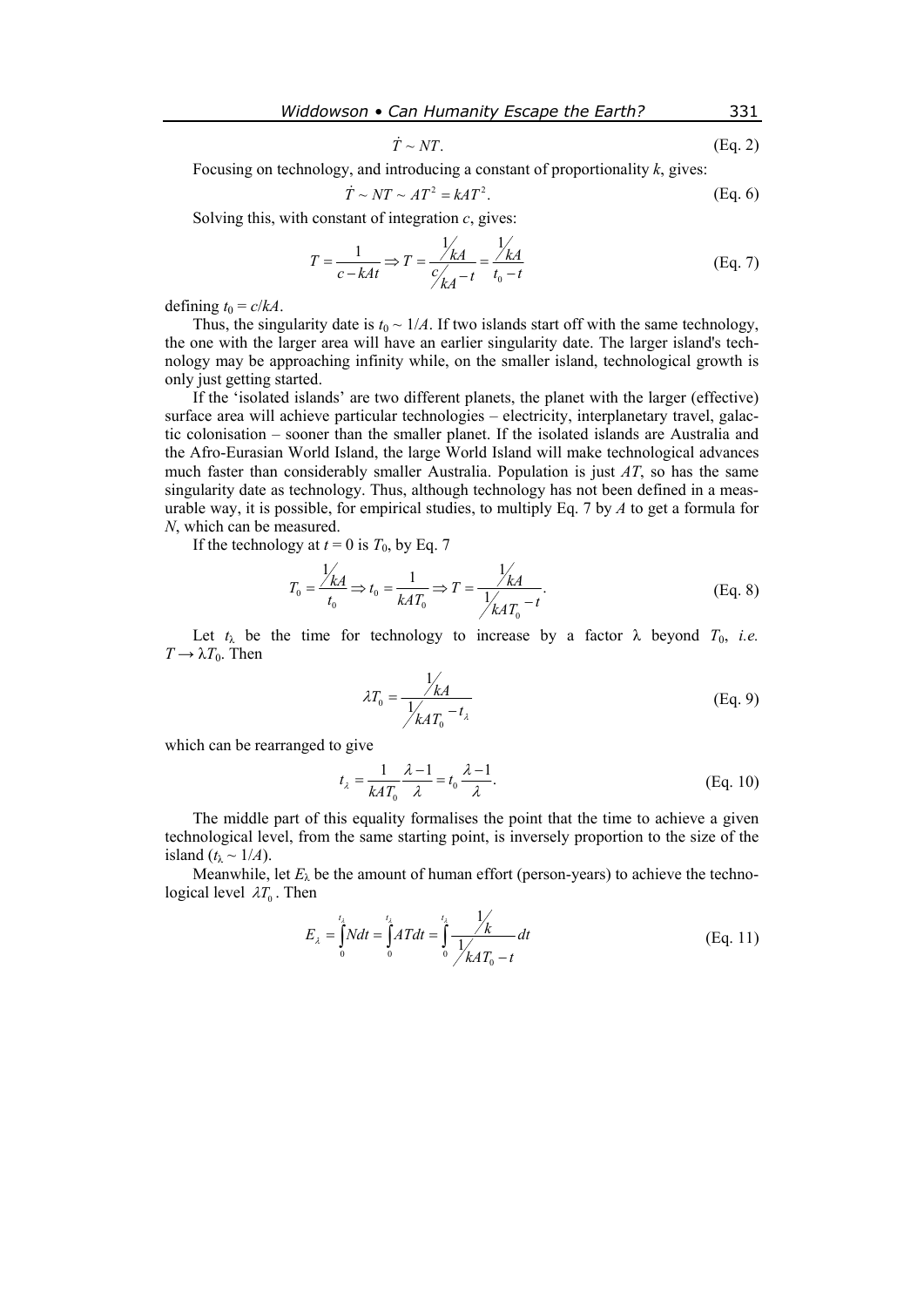$$
\Rightarrow E_{\lambda} = \frac{1}{k} \left[ -\ln \left( \frac{1}{kAT_0} - t \right) \right]_0^{t_{\lambda}} = \frac{1}{k} \left( -\ln \left( \frac{1}{kAT_0} - t_{\lambda} \right) + \ln \left( \frac{1}{kAT_0} \right) \right) =
$$

$$
= \frac{1}{k} \ln \frac{1}{1 - kAT_0 t_{\lambda}}
$$
(Eq. 12)

substituting for *t*λ from Eq. 10

$$
E_{\lambda} = \frac{1}{k} \ln \frac{1}{1 - kAT_0} \frac{1}{kAT_0} \frac{\lambda - 1}{\lambda} = \frac{1}{k} \ln \frac{\lambda}{\lambda - (\lambda - 1)} = \frac{1}{k} \ln \lambda.
$$
 (Eq. 13)

This shows that the effort required to achieve a given technological level, from a fixed starting point, is independent of the area. Roughly speaking, the effort required to achieve a certain technology may be 1,000 person-years, and it does not matter whether this is 100 people working for ten years or ten people working for 100 years. The smaller population takes longer to get there, but there is nothing to prevent it from doing so, and it requires only the same total expenditure of human effort. Implicitly, if the other continents had sunk beneath the waves after the colonisation of Australia, the human race would have still achieved electricity, spaceflight and the iPhone. It would just have taken a lot longer.

Therefore, with the analysis so far, the relative lack of development of Australia compared to the Old World would be understood not as stagnation but merely as the result of a much slower development. When a snapshot was taken in the early modern era, the largest region, the Old World, had progressed the furthest, the smaller but still substantial New World had progressed less far, and the very small Australia had progressed hardly at all.

This explanation (which is to be challenged and refined below) is essentially the one proposed by Kremer (1993: 708–712). Kremer's explanation has two problems.

1. The resulting prediction for the population density of the Americas is out by an order of magnitude (0.0564 persons per square kilometre versus 0.36 in actuality). Since the model has two free parameters and four data points (Old World, Americas, Australia, Tasmania), this level of disagreement is not easily forgivable. That said, Kremer deals only in physical areas and does not model the issue of ecological equivalency, so it might be possible to get a better fit by taking that into account  $-$  it would require the Americas to have a higher proportion of habitable area than the Old World.

2. The more serious problem is that the model is extremely sensitive to land area. This is illustrated in Fig. 9, which shows Kremer's curve for the relationship between population density and land area. The curve barely moves for land areas below about 70 million square kilometres, then shoots to infinity for a land area of 84.51, just above the Old World land area of 83.98. The implication is that, if the Old World had been only slightly bigger, it would by now have attained infinite population density, or in reality transitioned to some other trajectory before reaching the singularity, but in that case a single model could not explain the differential outcomes anyway.

## **Area and Equilibrium**

The idea that Australia's lower technological level, when reached by Europeans, should be explained only in terms of developing more slowly is therefore unsatisfactory. The combination of incorrect prediction and reliance on very special circumstances, in terms of the Old World's land area, makes such a model implausible and it cannot be rescued by different parameter choices.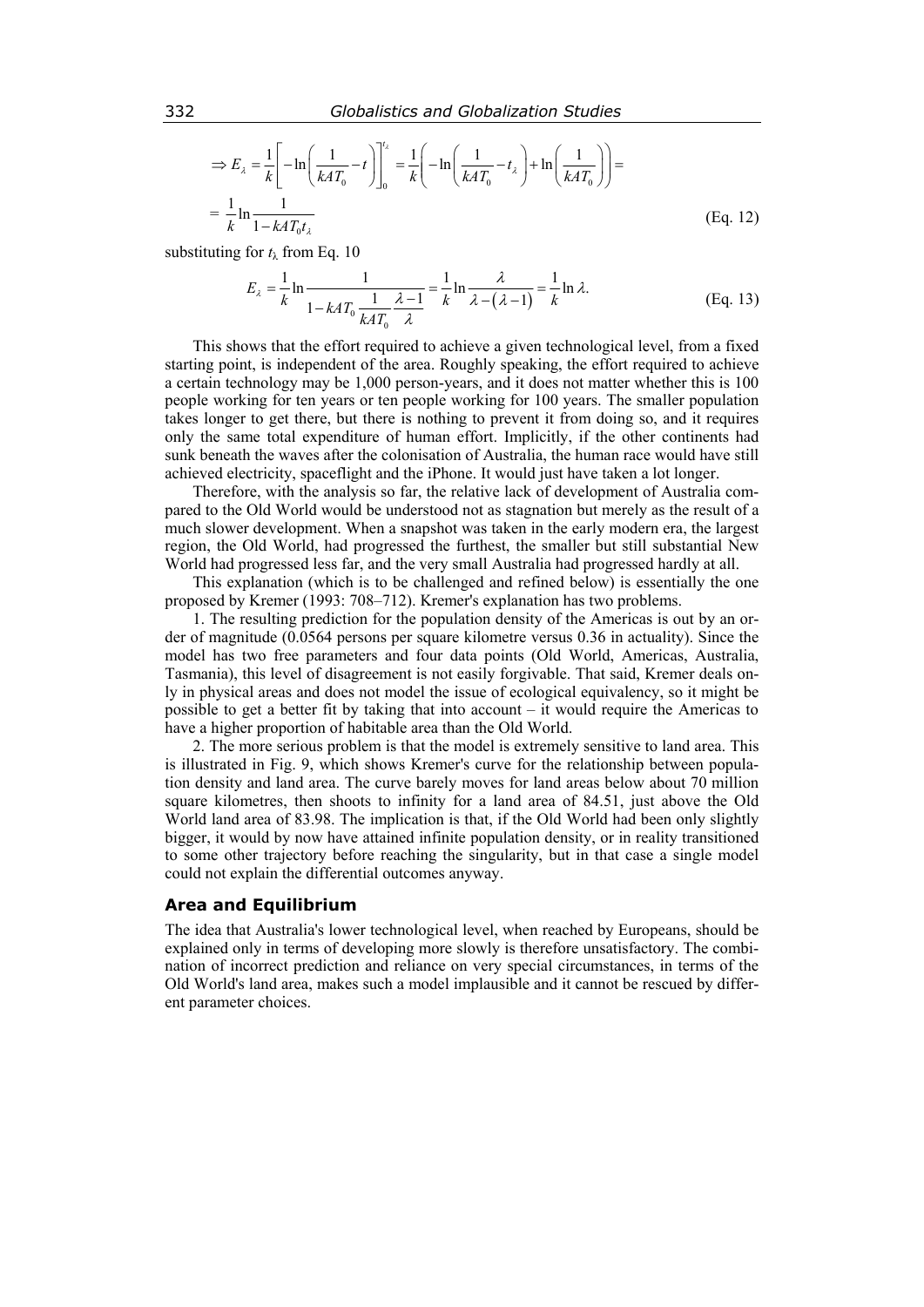

**Fig. 9.** Explanation of the populations of different continents in terms of differential development rates alone is highly sensitive to parameter choice and does not predict correctly

*Source:* Kremer 1993: 710–711.

The straightforward way to resolve this is to abandon the assumption that Australia was continuing to develop just at a slower rate. Instead, Australia should be seen as having reached equilibrium and as no longer advancing technologically. This is in keeping with the subjective impression created by a technology that had not advanced beyond the Palaeolithic, achieved 30,000 or more years earlier. The completed development process of Australia (and of Tasmania) could not then be meaningfully compared with the still continuing development processes of the Americas and the Old World, and any attempt to do so would fail to find a fit, just as Fig. 9 shows.

Crucially, the lack of development in Australia did not result from a lack of dynamism, creativity or even of the trickle of ideas from the rest of the world. There was continual change in culture, in economic networks and activities, and even in specific techniques and artefacts (Hiscock 2008; Butlin 1993: 55). There were incipient forms of agriculture, and apparent experiments with more intensive cultivation that later died out (Flood 1983: 219– 232; Dunbar 1995: 49). Nor was Australia truly isolated, but trade and the transmission of material culture occurred via the Cape York Peninsula (Flood 1983: 222–223).

The fact remains that there was no overall upward movement – Australians did not adopt the bow and arrow, for example – and this is best understood as due to a lack of sufficient critical mass to sustain or – to adopt a Boserupian perspective (Boserup 1965) – impel technological progress. While not completely cut-off, Australia was sufficiently disconnected from the rest of the world that it did not participate in the broader technologicaldemographic dynamic until the European era of discovery. It had its own dynamic, which was capped by its limited geographical size.

That this interpretation makes sense is shown not only by the way technologies could reach Australia yet fail to be adopted, but more forcefully by the example of Tasmania, where technology was even more rudimentary than in Australia (Diamond 1997: 16). The Tasmanians lost much of the technology they brought from the Australian mainland. This is to be expected if land area constrains not just the rate of technological growth but the maximum level of technology that can be achieved. After Tasmania was settled, those technologies that exceeded the limit set by Tasmania's size had to be shed.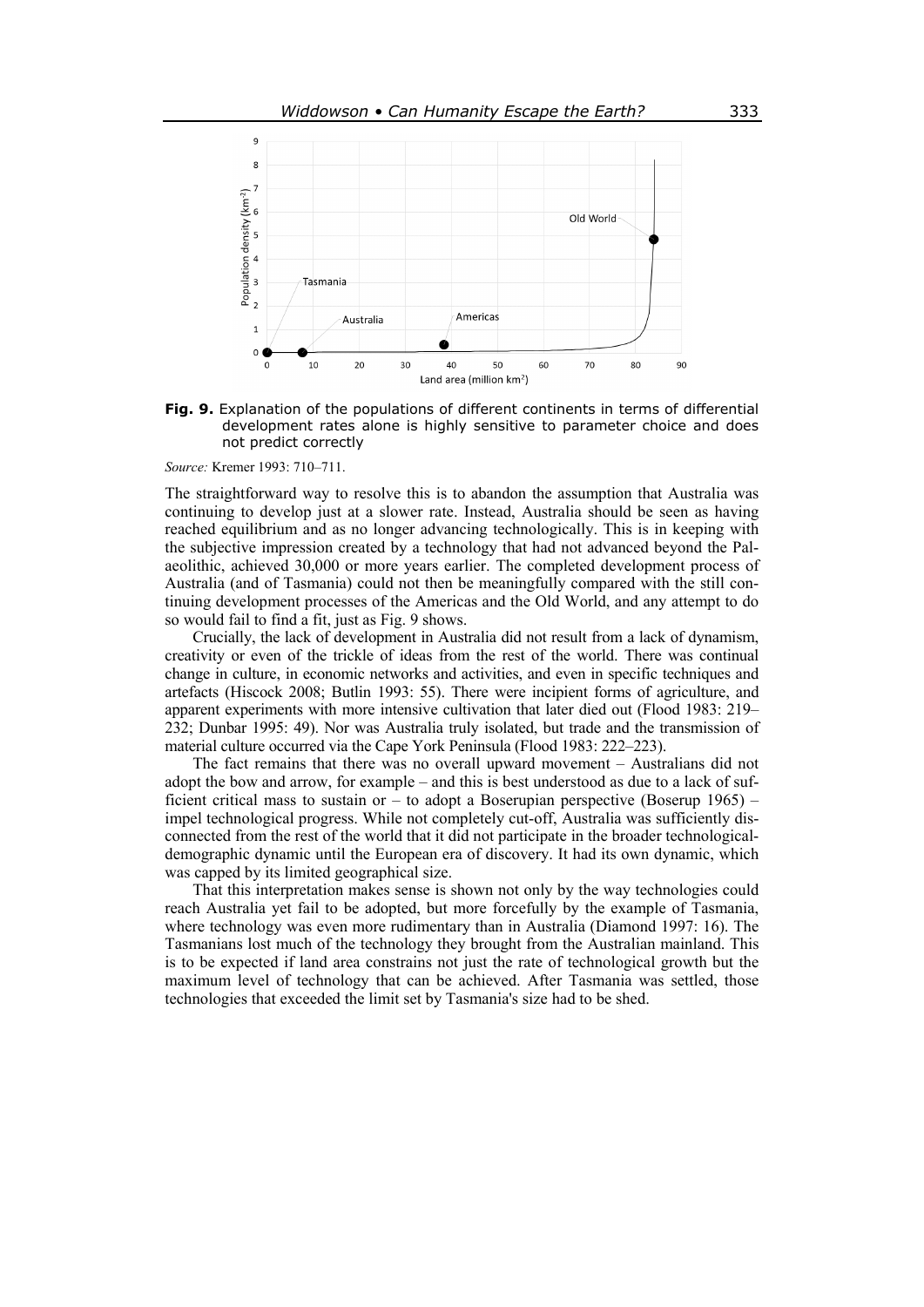What is more, there is a theoretical problem with the earlier idea that, on a smaller island, technology can still grow without limit, just at a slower rate. This is that, when the large and small islands have the same technology, and therefore the same population density, the small island has a smaller population. In other words, the small island is able to sustain a given technology with fewer people than on the large island. The following will explain why this is a problem.

For concreteness, suppose the technology is the iPhone. If Steve Jobs had been parachuted into an isolated Amazon village of, say, 100 people, he would not have been able to produce the iPhone even with all his expertise. The iPhone can only exist in a globally connected world that provides all the countless technologies and activities that go into making an iPhone a meaningful device and furthermore that provides one billion purchasers to make it commercially viable. An iPhone requires computer chips, touchscreens, operating systems, apps, cellular networks, billing systems and so on. Each of these requires other cascading technologies, going back for example to the people who mine and refine the metal ores that go into the phone enclosure and the microwave transmission masts. There are simply not enough people in an Amazonian village to supply the effort. It is not acceptable for this effort to be spread over thousands or millions of years, as implied by Eq. 13, where only the total effort is important not its distribution through time. This would imply thousands of years to build a chip manufacturing machine, then thousands more years before the chips were assembled into the iPhone, then thousands more years before some software was developed for it, and so on. It is not even hypothetically possible, as it would require someone at the start to map out the whole project and define it for millennia to come, and all this time the villagers would still have to be feeding and clothing themselves, raising their children, maintaining their huts, and so on. Nor is it just a case of building the phone. To make it a useful technology, in the here and now there must be people who will maintain the infrastructure and create content. Finally, with a market of only 100 people, the unit cost of the iPhones would be stupendous and completely unaffordable.

Therefore, the implication in the model of Eqs 2 and 5, or in Kremer's analysis, that, given enough time, any technology, however sophisticated, can be reached on any isolated island, however small, is completely unrealistic. Not just for the iPhone but for any technology, there must be a limiting population size below which the technology is not viable. In short, not only does technology determine the population but population determines what technology can exist. There is an inexorable link between population size and technological inventory (Turchin *et al.* 2018).

A technology is not just a gadget or gizmo. It is an organising principle structuring human activity. It is an open dissipative structure (in the sense of Dyke 1988: 114), like a vortex in a stream, existing not as a static object but as a persistent pattern within a flow of matter and energy. It is processual (see Fig. 10).

Fig. 10 is a more abstract justification of the point that a technology requires a minimum supporting population. It is dynamic and requires a throughput. It receives matter and energy from producers and transmits the transformed matter and energy to consumers, while dissipating a certain amount in the process. The whole system needs to be in place continuously and simultaneously, and it is closed and connected, since producers are also consumers. There can be no long-term imbalance. Consumers are as important as producers because, without consumers, there will soon be no producers.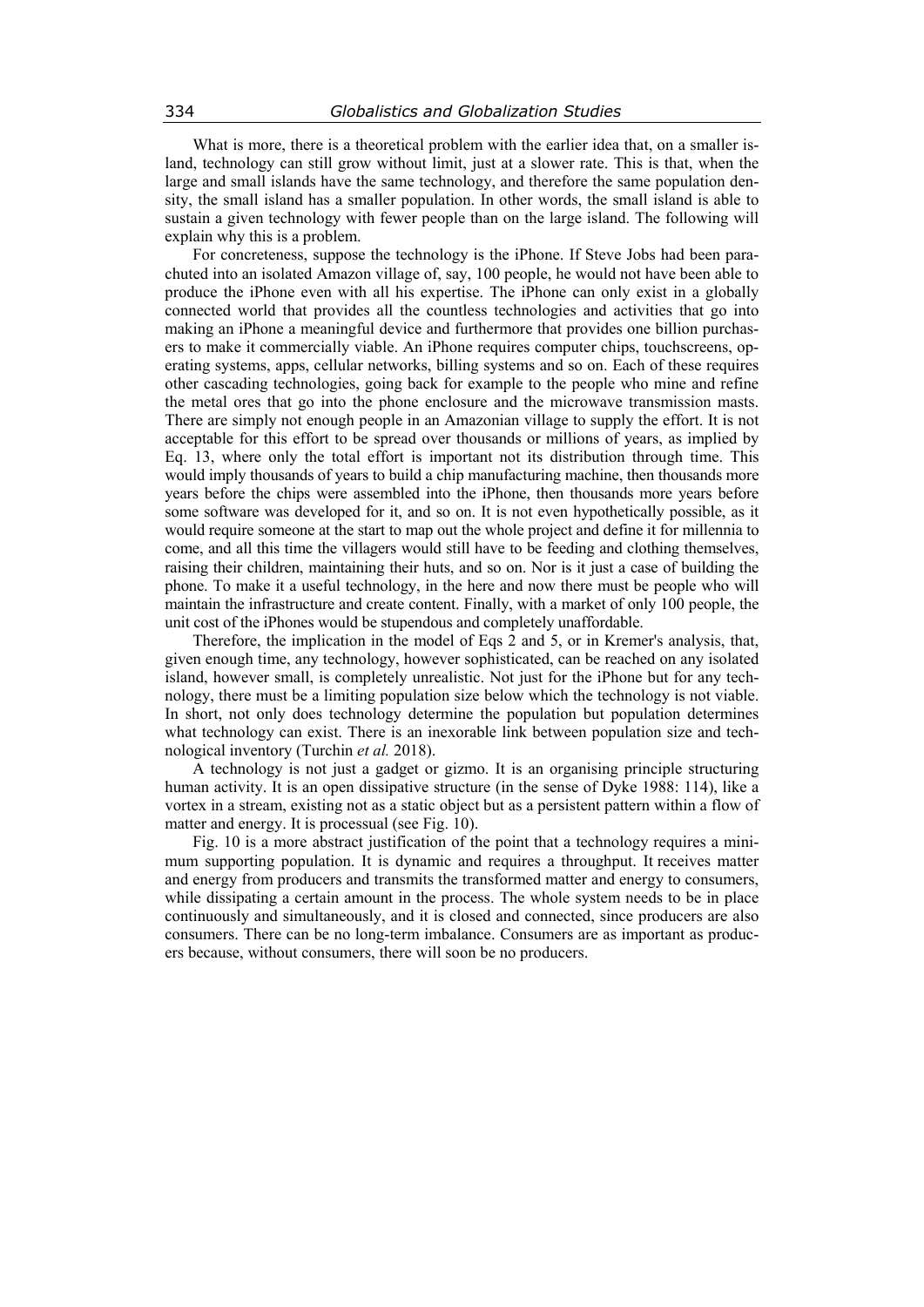

**Fig. 10.** A technology is a dynamic dissipative structure requiring a minimum population to support it

Let  $N_s$  be the population required to support a given technology *T*. Suppose that  $N_s$  depends on *T* by

$$
N_{\rm s} \sim T^a, \tag{Eq. 14}
$$

where the exponent *a* is to be determined.

This implies that the maximum technology  $T<sub>m</sub>$  that can be supported by a given population *N* is

$$
T_{\rm m} \sim N^{1/a}.\tag{Eq. 15}
$$

Technology can be assumed to grow logistically towards its maximum so that the model becomes

$$
\frac{N}{A} \sim T \Rightarrow N \sim AT
$$
 (Eq. 5)

$$
\dot{T} \sim NT\left(1 - \frac{T}{T_m}\right) \Rightarrow \dot{T} \sim NT\left(1 - \frac{T}{bN^{1/\alpha}}\right),\tag{Eq. 16}
$$

where *b* is introduced as a constant of proportionality.

Note that, as *T* increases, *N* increases and so does  $T_m = bN^{1/a} \sim A^{1/a}T^{1/a}$  (by Eqs 15) and 5).

If  $a \le 1 \Rightarrow 1/a \ge 1$ , then  $T_m \sim T^{1/a}$  increases faster than *T* or at the same rate as *T*. In this case, if technological growth can get started at all, it will go on forever, never reaching its maximum, which is increasing either in step or at an even faster rate.

If  $a > 1 \Rightarrow 1/a < 1$ , then  $T_m \sim T^{1/a}$  increases more slowly than *T*. In this case, although the maximum possible technology is increasing along with technology, it is not increasing fast enough, and so the actual technology will converge to the maximum possible. Once that happens, technology must stop increasing because any further increase would no longer produce enough extra people to allow such an increase to occur.

The empirical datum of Australia's convergence to equilibrium creates an expectation that  $a > 1$ , *i.e.* that the required supporting population increases faster than the population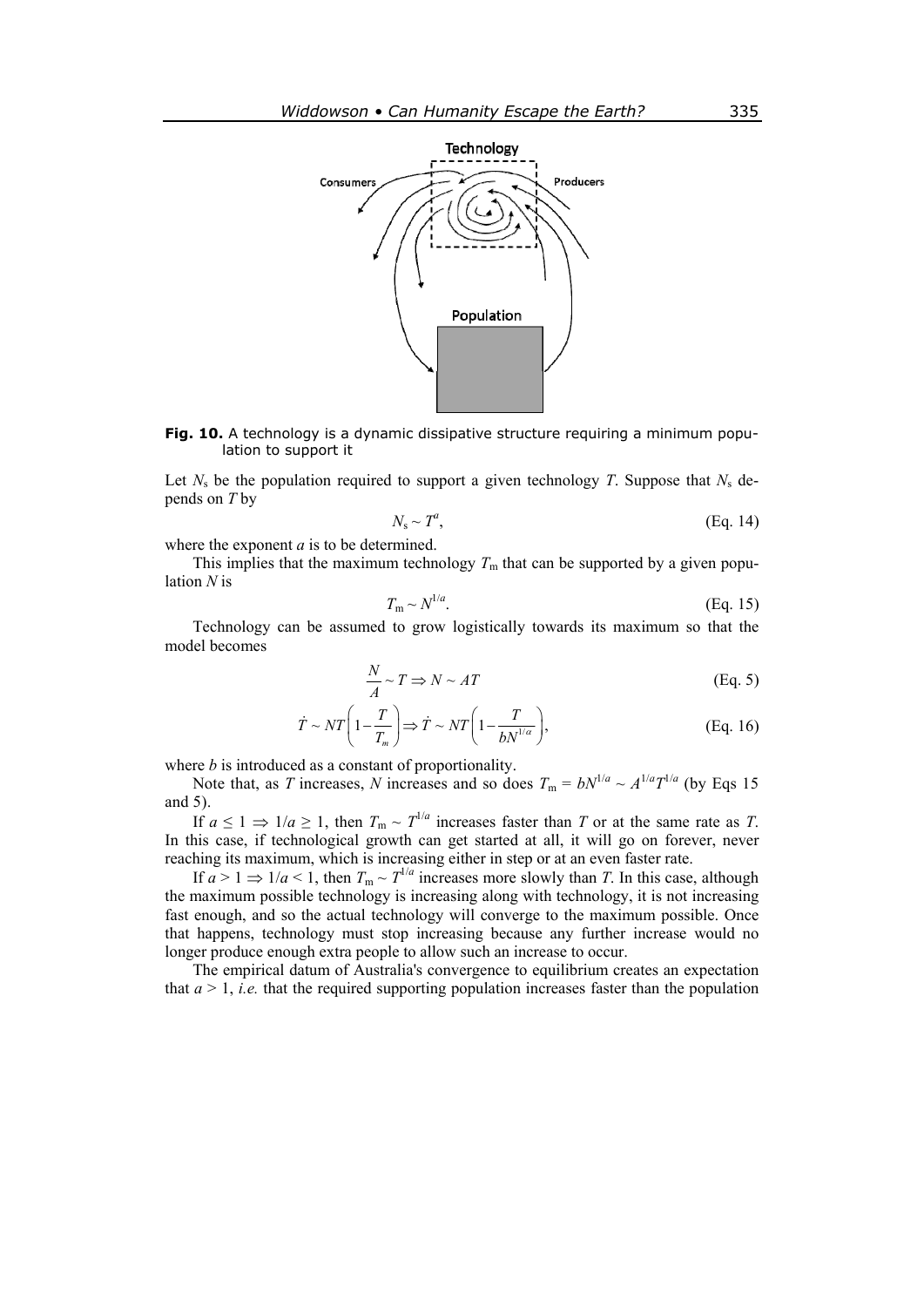supported by a given technology. This can also be expected as a consequence of technology's dissipative nature, *i.e.* it is not friction-free and some effort is wasted.

By Eq. 16, the equilibrium, where technology has converged with its theoretical maximum, occurs when

$$
1 - \frac{T}{bN^{\frac{1}{\alpha}}} = 0 \Rightarrow bN^{\frac{1}{\alpha}} = T \sim \frac{N}{A} \Rightarrow AN^{\frac{1}{\alpha}} \sim N \Rightarrow N \sim A^{\frac{\alpha}{\alpha - 1}}.
$$

That is, the equilibrium population  $N_e$  is related to area *A* by

$$
N_e \sim A^{\frac{\alpha}{\alpha - 1}}.
$$
 (Eq. 17)

A plot of log  $N_e$  against log *A* would be expected to be a straight line with slope  $\frac{\alpha}{\alpha - 1}$ .

Testing this relationship requires data on developmentally isolated landmasses that have completed their technological evolution, *i.e.* that have reached an equilibrium technological level where the population required to support that technology is equal to the population supported by the technology. Instances of this are rare. Kremer's dataset for testing his area-population relationship consisted of the Old World, the Americas, Australia and Tasmania. Of these, only Australia and Tasmania are considered here to have been in the technologically saturated, equilibrium state. However, it is now possible to add a third data point as world population growth is slowing down and apparently approaching the saturated, equilibrium level for a planet of the size of the earth. That is, the entire globe can now be regarded as a connected landmass and, insofar as its population seems to be approaching an asymptotic limit, it is possible to estimate its equilibrium population.

For Australia and Tasmania, Kremer's data can be used. As discussed earlier, Kremer does not adjust land areas for ecological comparability, and this is essential for a meaningful test, so this adjustment needs to be made. The habitable area of Australia is about 10 per cent of the land mass (37 Property Group 2016; while the origin of this figure is not clear, it accords with the modern distribution of population; habitability is a somewhat loose concept anyway since it depends on technology; here it is used as a proxy to establish ecological comparability and the relative confinement of today's Australian population to a narrow fringe provides a fair comparison with the wider distribution in most of the rest of the world). The habitable area of temperate Tasmania can be taken to be about 100 per cent. For the entire world, the habitable area is about 70 per cent of the total of 149 million square kilometres (Roser and Ritchie 2018). To complete the dataset requires the equilibrium population of the earth, for which the UN's medium projection of 11.2 million by 2100 will be used (see Table 1).

| Land mass | Total area<br>$(10^6 \text{ km}^2)$ | Habitable area<br>$(10^6 \text{ km}^2)$ | <b>Equilibrium population</b><br>$(10^{\circ}$ |
|-----------|-------------------------------------|-----------------------------------------|------------------------------------------------|
| World     | 49                                  | 04.00                                   | 1200                                           |
| Australia |                                     |                                         |                                                |

Tasmania  $0.07$  0.07 0.0012

**Table 1.** Dataset for test of relationship between equilibrium population and land area for developmentally isolated regions

*Source*: Kremer 1993: 710; plus adjustments described in paper.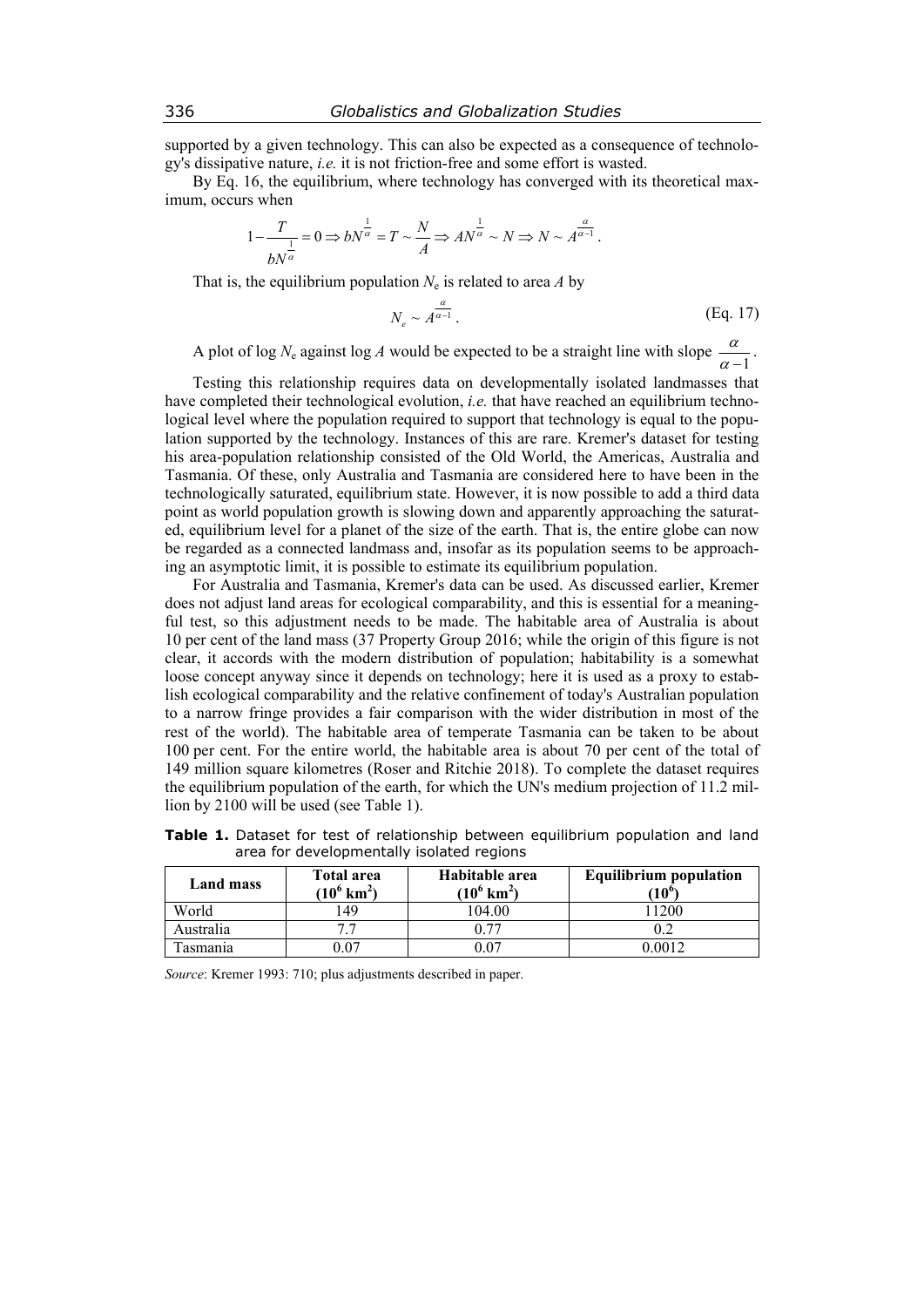These data are plotted in Fig. 11, which (a) shows the results of using raw land areas, and (b) shows the results of using ecologically normalised areas. The normalised areas provide a rather convincing relationship with equilibrium population. As Fig. 11a shows, although there are just three data points, such a close conformity to a straight line is by no means inevitable.



Fig. 11. Test of relationship between equilibrium population and land area for developmentally isolated regions. R2 for line in 11 (b) is 99.98 %

*Source:* Table 1.

The slope of the line in Fig. 11b is 2.2 (more precisely,  $2.20 \pm 0.03$ ). As shown in Eq. 17, the slope is equal to  $\frac{\alpha}{\alpha-1}$ . Hence

$$
\frac{\alpha}{\alpha - 1} = 2.2 = \frac{11}{5} \Rightarrow \alpha = \frac{11}{6} \,. \tag{Eq. 18}
$$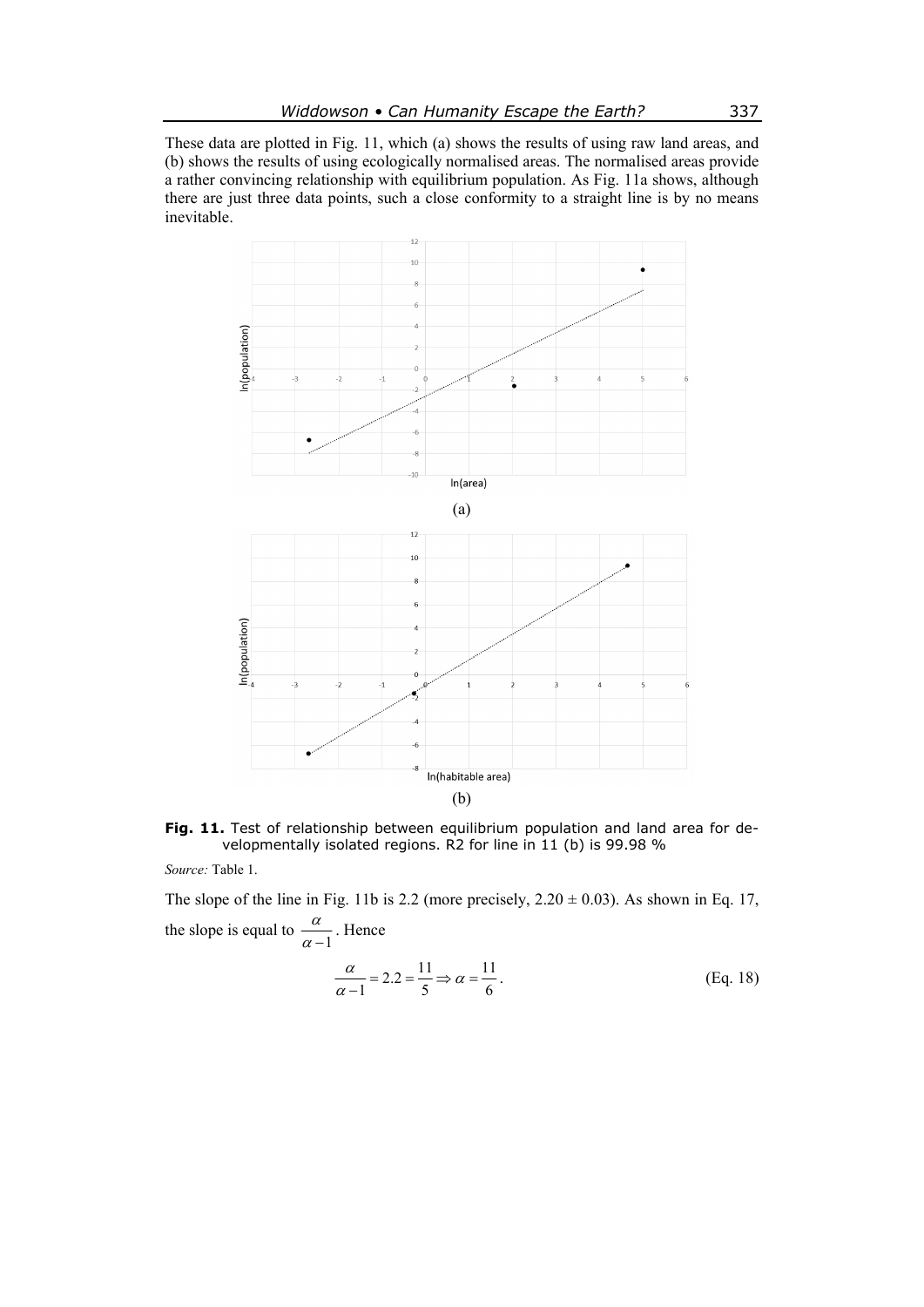How can this value for the coefficient in Eq. 14, that is  $a = 11/6$ , be explained? A deep understanding may require a full theoretical treatment of the dynamics illustrated in Fig. 10, addressing the largely avoided question of what 'technology' means. However, it is possible to get a preliminary appreciation of where such a strange number may come from. The explanation involves three steps, to be presented below.

Note, to begin with, that the concern is with the ability of populations to support technology, and how that leads to a maximum possible technology. In order to be included within the population, people have to be interacting, directly or indirectly, with the rest of the population so that they can act as producers and consumers, supporting the technology in question. Thus, the region of interest is that which contains a fully mixed, interacting population. The extent to which it is fair to identify this with a whole continent like Australia will be addressed in the next section.

The first step is to examine the variation of technology with area. Consider an ensemble of regions having the same population while varying in *A* and *T*. Each region can be divided into standardised unit cells, where the larger regions will clearly have more such cells. Each cell must interact over the whole region by its definition as containing an interacting population. The unit cell generates a certain revenue or product through its local activity, and it incurs costs (*i.e.*, for transport and communication) through its interaction with the rest of the region. For viability, revenue / product must match costs.

According to Kremer, the gross product *G* of a region is given by  $G \sim TN^{\gamma}$  where  $\gamma < 1$ . The results of Korotayev *et al.* suggest, in fact, that  $\gamma$  is best regarded as equal to 1. For example, they find that absolute per capita surplus growth rate is proportional to absolute population growth rate (Korotayev *et al.* 2006a: 53). Now growth rate of per capita surplus is the same as growth rate of per capita product = *G*/*N*. If ~ *TN<sup><i>†*</sup></sup>, then by Eq. 1 *G* ~ *NN<sup>†</sup>*  $\Rightarrow$  $\Rightarrow G/N \sim N^{\gamma}$ . In this case

$$
\frac{d}{dt}\bigg(\frac{G}{N}\bigg) \sim \gamma N^{\gamma-1}\frac{dN}{dt}.
$$

If  $\gamma = 1$ , this becomes

$$
\frac{d}{dt}\left(\frac{G}{N}\right) \sim \frac{dN}{dt}
$$

consistent with the Korotayev *et al.* finding.

Similarly, they find that the gross world product follows a quadratic-hyperbolic curve (*Ibid.*: 58). This also follows naturally if  $\gamma = 1$  by means of Eqs 1 and 3. That is

$$
T \sim N \sim \frac{1}{t_0 - t} \Rightarrow G \sim TN \sim N^2 \sim \frac{1}{(t_0 - t)^2}
$$

which is the formula of a quadratic hyperbolic curve.

One can also raise aesthetic objections to the introduction of arbitrary real-valued exponents in the hypothesised relationships (Barnet 2003; Kim 2015), especially since a compact model with simpler assumptions about exponents explains the data well.

At any rate, holding N constant for the ensemble of regions gives  $G \sim T$ , which means the product of a standardised unit cell is  $G/A \sim T/A$ .

Meanwhile, the costs of interaction, being the costs of transport and communication, can be taken as proportional to the typical distance over which interaction takes place, and this is proportional to the diameter of the region, which is  $\sim A^{1/2}$ .

Setting cellular revenue equal to cellular costs gives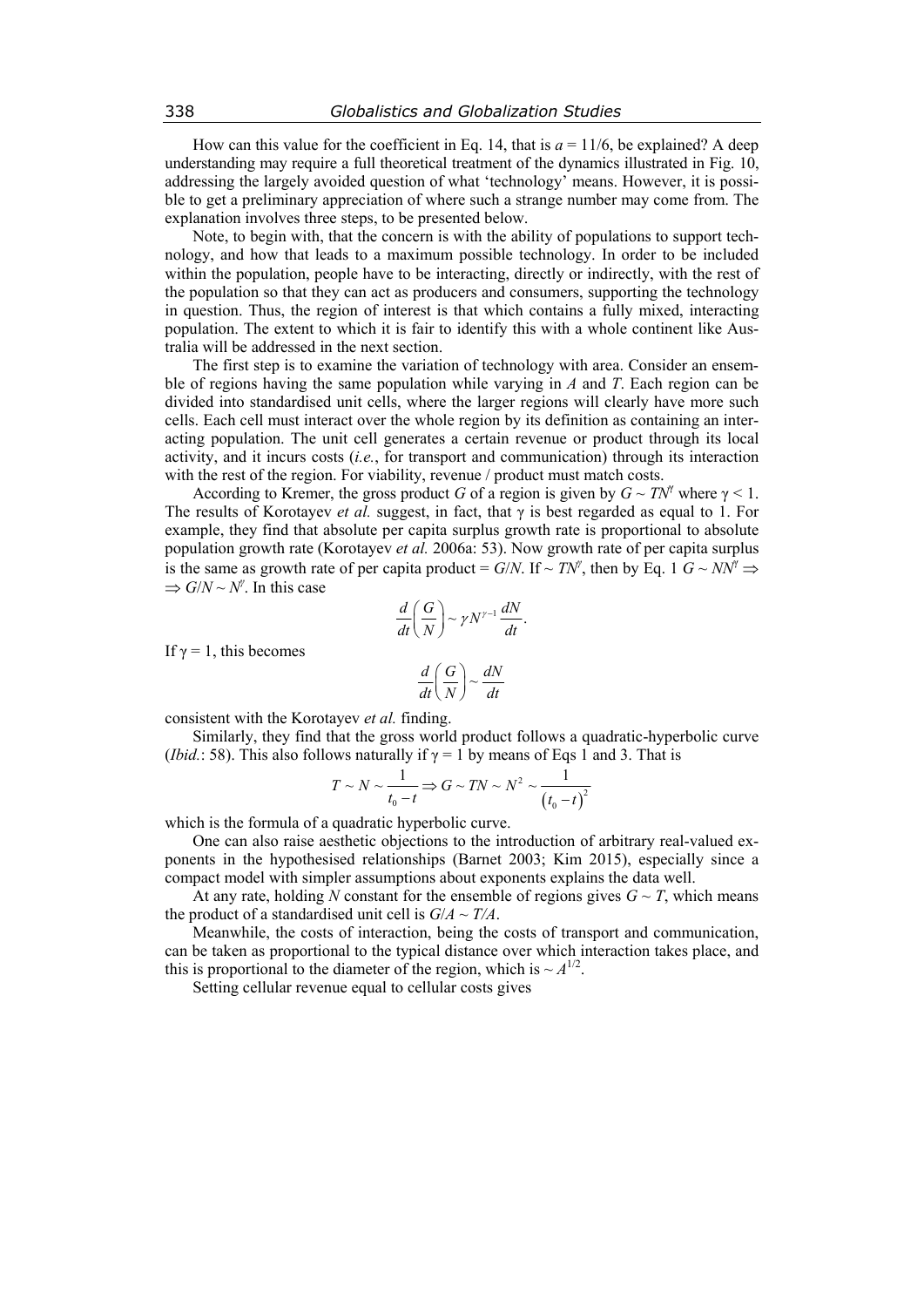$$
\frac{T}{A} \sim A^{\frac{1}{2}} \Rightarrow T \sim A^{\frac{3}{2}} \Rightarrow A \sim T^{\frac{2}{3}}.
$$
 (Eq. 19)

The second step is to consider the variation of primary workers with technology, in particular the variation of primary worker density. Primary workers are those involved in primary production, which particularly means food production. As technology increases, a growing number of workers are involved in secondary activities, that is directly or indirectly contributing to the technology that allows primary workers to extract enhanced value from the land. Thus, the proportion of primary workers falls as technology increases. Since the total population increases linearly with technology, the population of primary workers,  $N_p$ , must increase less than linearly.

Thus, one might naively assume that the density of primary workers is proportional to technology, that is  $N_p/A \sim T$ , but by Eq. 5  $N/A \sim T$  and  $N_p$  is increasing more slowly than *N*, so it cannot obey the same equation.

Furthermore, let us consider two regions, one larger than the other, with the same density of primary workers. If it were true that  $N_p/A \sim T$ , then they would have the same technology. However, the workers in the larger region would be interacting over greater distances, which would imply a greater technology (better transport and communication), leading to a contradiction. This is despite the fact there is no a priori reason why the primary worker density could not be the same. This contradiction can be resolved if what is important is not the total technology for the region but the local availability of technology, that is the technology per primary worker  $T/N_p$ . It is the technology per primary worker that determines the ability of primary workers to support / feed the wider population. This sheds light on the meaning of 'technology', which is thus revealed as a kind of capital stock – it is not so much a measure of sophistication as a measure of the totality of equipment structuring the flow of matter and energy through the population, albeit that more sophisticated devices count for more.

It follows that consistency will be achieved if the number of primary workers is constrained in such a way that

$$
\frac{N_p}{A} \sim \frac{T}{N_p} \Rightarrow N_p^2 \sim AT.
$$
 (Eq. 20)

By Eq. 5, this yields the expectation that

$$
N_p^2 \sim N \Longrightarrow N_p \sim N^{\frac{1}{2}} \Longrightarrow \frac{N_p}{N} \sim \frac{N^{\frac{1}{2}}}{N} \sim N^{-\frac{1}{2}} \sim N_p^{-1}.
$$
 (Eq. 21)

Thus, if Eq. 20 holds true, the number of primary workers would be expected to be proportional to the square root of the population, which is equivalent to saying the fraction of primary workers (*N*p*/N*) should be inversely proportional to the number of primary workers.

To test this proposition, Fig. 12 plots the global proportion of agricultural workers (*i.e.,* the chief primary workers) versus the absolute number of such workers, using data from 1900 to 1970. It is necessary to use the world as a whole because any individual country, being connected to others by trade, would not count as an isolated region of the kind under consideration. This assumes that, by 1900, the world could be considered to be fully connected. This assumption seems justified given that, by the early  $20<sup>th</sup>$  century, some 84 per cent of the world was under European colonial control and that, by some measures, trade and interdependency were even greater in 1900 than they are today (Kennedy 1988: 192; Dougherty and Pfaltzgraff 1981: 425).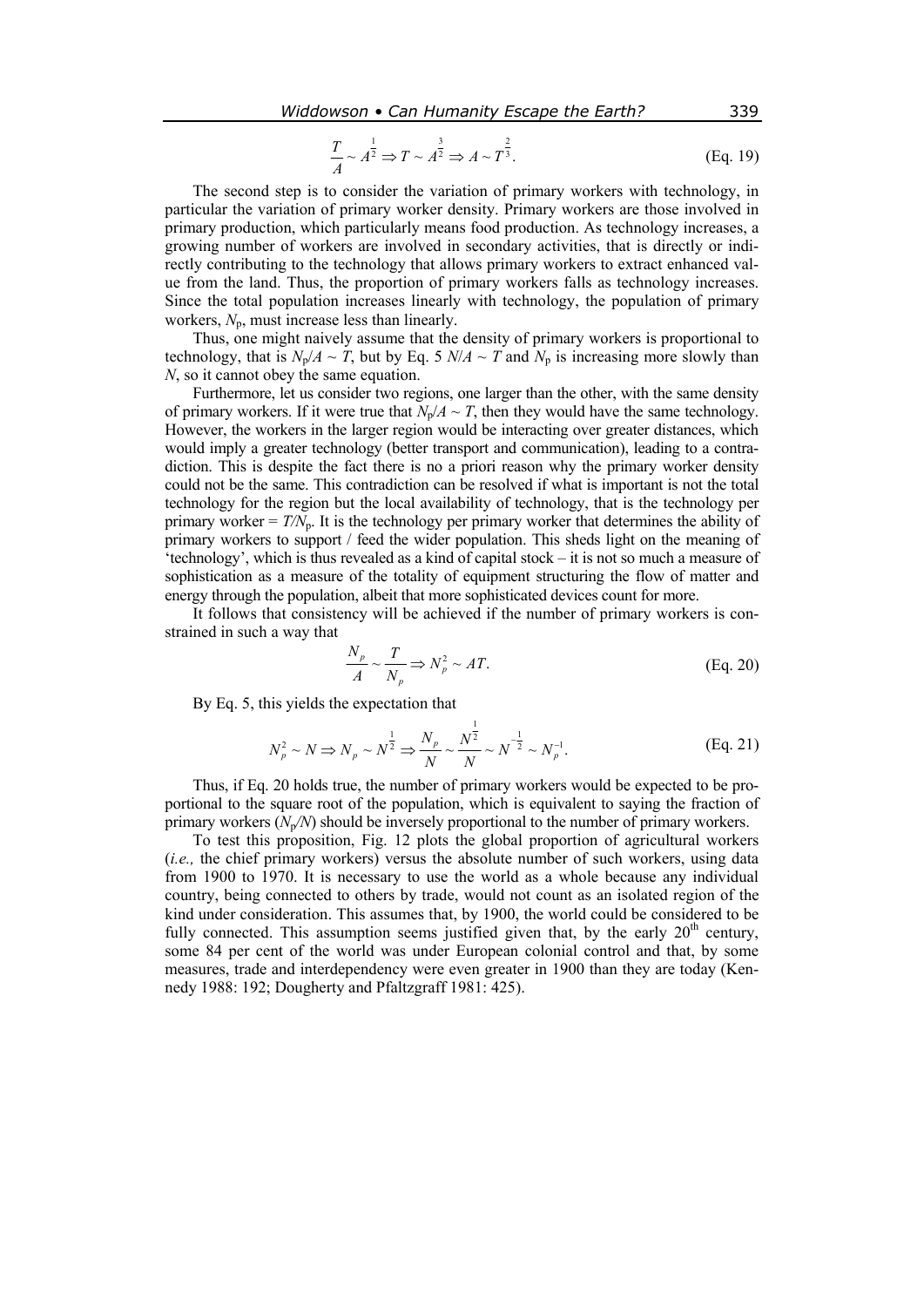

**Fig. 12.** Relationship between fraction and absolute number of primary workers.  $R2 = 90.15 %$ 

*Source*: Grigg 1975.

Fig. 12 shows that the expected relationship of Eq. 21 is reasonably well confirmed. The slope of the line is  $-0.96 \pm 0.16$ , compared with the predicted value of  $-1$ . In other words, Eq. 20 is consistent with the empirical data.

The third step is to consider how the supporting population, *N*s, depends on technology and the number of primary workers. The proposition is that

$$
N_{\rm s} \sim N_{\rm p} T. \tag{Eq. 22}
$$

This expresses the ideas that (1) technology acts as a multiplier allowing primary producers to support more people from the same land; and (2) the population required to support technology cannot, in the long run, systematically deviate from the population supported by the technology.

To take the first point, a technological level of 1 would correspond to minimal foragers with no tools roaming over a wide territory supporting only themselves. Increasing technology would allow these primary workers to support more people from the same area either by shrinking the territory or by increasing the number of people – in general, both would occur and are equivalent in that the net result is an increase in density, as captured in Eq. 5. Thus, technology is a multiplier of the effectiveness of primary production, which may be either directly, by increasing the output of the food producer, or indirectly, by increasing the output of secondary workers who in turn support the food producer. The idea of technology as a multiplier of human effort is similar to Buckminster Fuller's concept of 'energy slaves', measuring the work done by machines in terms of the work done by a healthy human. He calculated that, in 1940, East Coast Americans each had 135 energy slaves working for them (Buckminster Fuller 1969: 176).

The second point corresponds to an assumption that every person finds a role in society's production, *i.e.* contributes to the circulation of energy and matter depicted in Fig. 10. That this has been true historically is shown by the way technology always creates more jobs than it destroys. There is a perennial fear that technology will take away jobs, as shown by the  $17<sup>th</sup>$  century laws banning machines on the grounds they would endanger the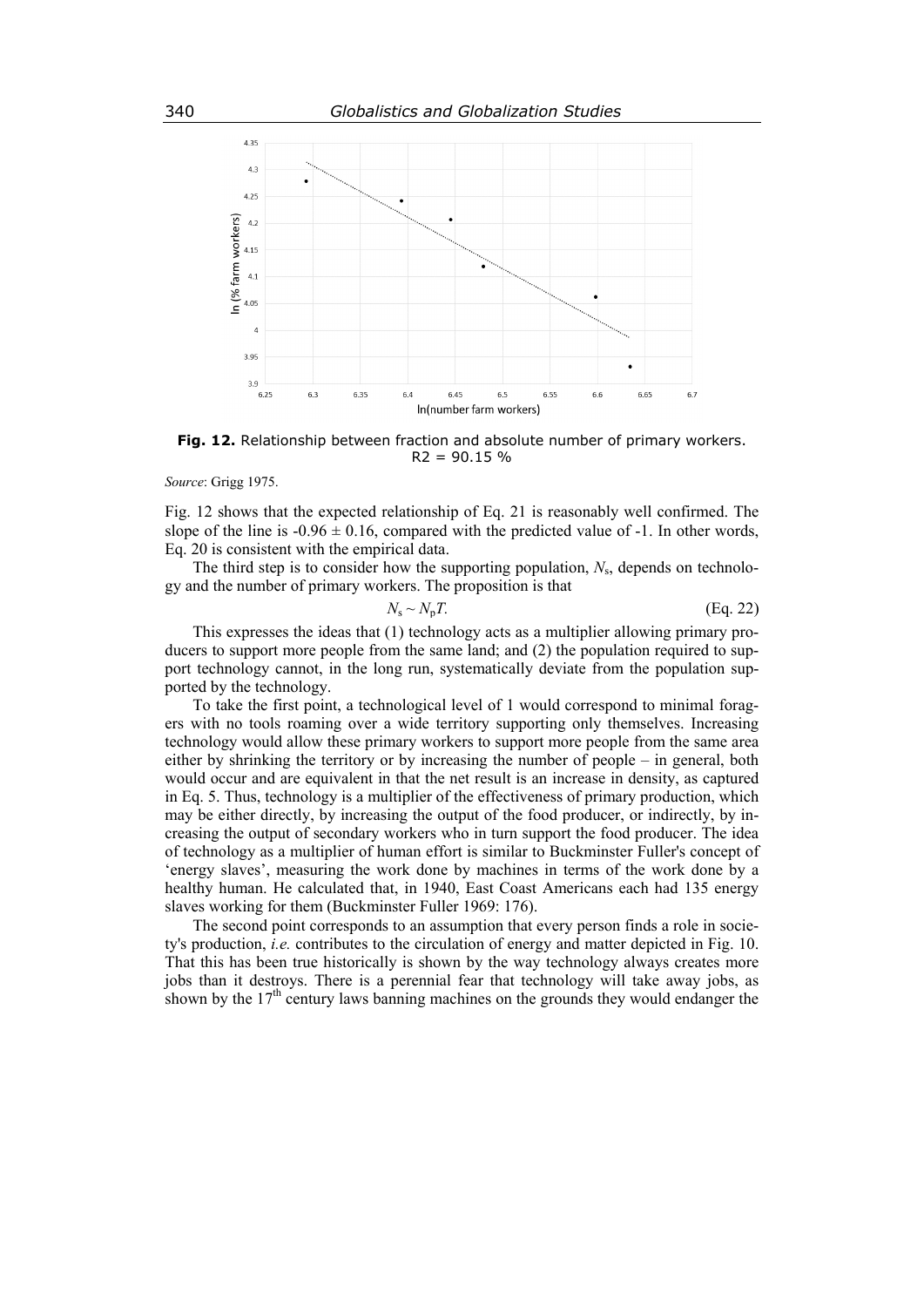livelihoods of traditional craft workers, or by the machine wreckers of the Industrial revolution, or by today's concerns about the impacts of artificial intelligence (Heaton 1948: 481; Cameron 1992: 114). Yet the machines have spread anyway and, while they have indeed destroyed livelihoods, people have eventually found new occupations. Primary workers do not work for nothing and, while some extraction occurs via taxation or charity to those who cannot support themselves, the recipients of primary production generally have to provide something in return. Even taxation, insofar as it pays for material technologies like roads or social technologies like law and order, can be considered to involve a quid pro quo, and government officials are contributing to the maintenance of a complex society that allows primary producers to be more effective than they would otherwise be. Thus, apart from the very young and the very sick, the consumers of primary production are also the producers on which primary production depends.

Fig. 13 is an attempt to illustrate these points. It shows that the  $N_p$  primary workers can support  $N_pT$  persons. Some of these  $N_pT$  persons are themselves primary workers, while the remainder are secondary workers, producing the technology that multiplies the effort of either primary workers or secondary workers. The system is completely interlocking and requires the activities of all its elements to maintain the flow of energy and matter.

It is now possible to put these three steps together. Combining Eqs 19 and 20 gives



**Fig. 13.** Summary of the model described in the text: consumers are producers in the interlocking social system

*Source*: author's calculations.

Then combining Eqs 22 and 23 gives

$$
N_s \sim N_p T \sim T^{\frac{5}{6}} T \sim T^{\frac{11}{6}}.
$$
 (Eq. 24)

Comparing Eq. 24 with Eq. 14, it appears that the exponent  $a = 11/6$ , as was deduced empirically from the data plotted in Fig. 11b.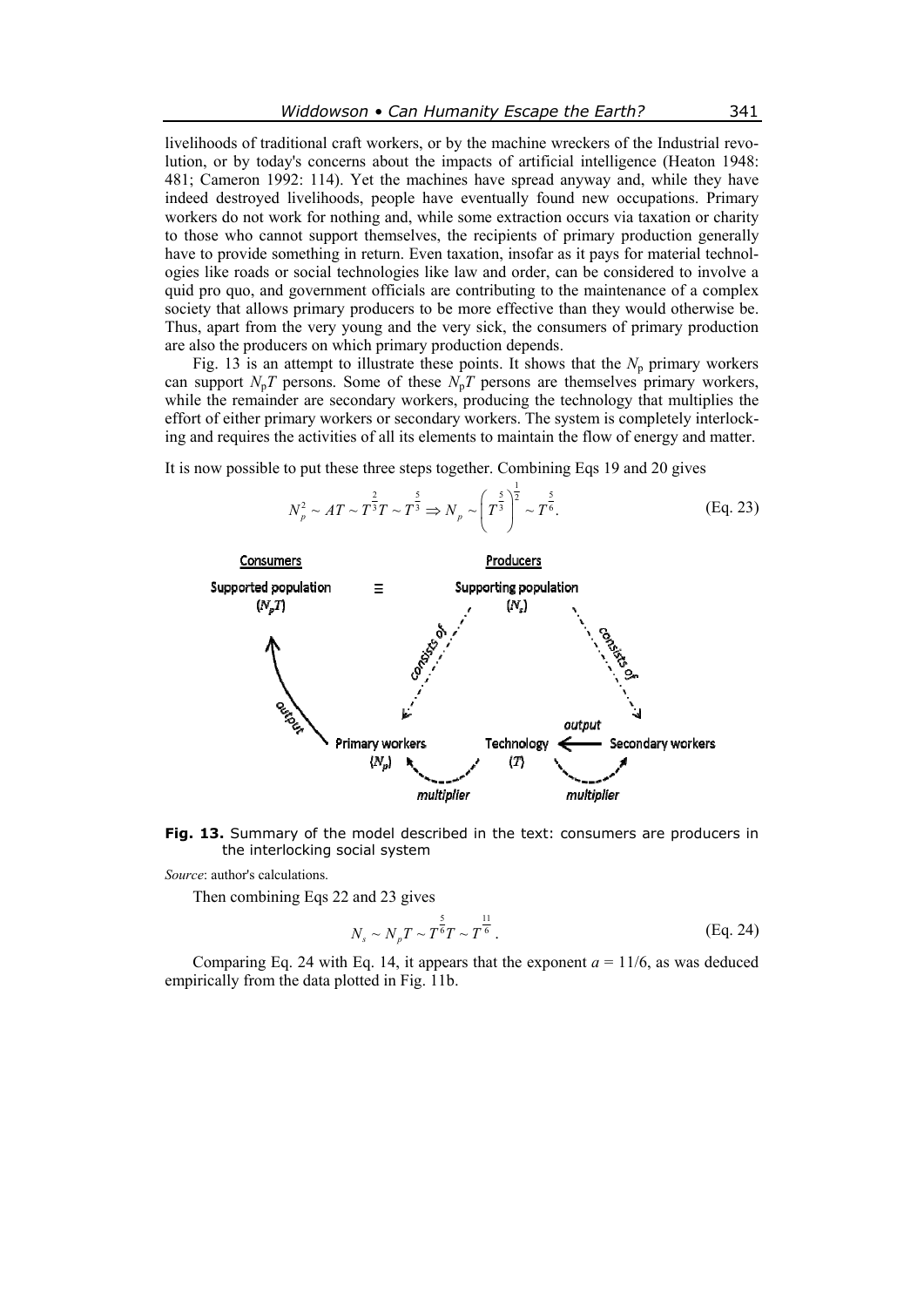# **Speed and Extent of Expansion**

In the analysis above, a region is the zone containing a fully mixed, interacting population. It now needs to be considered that the ability to interact depends on technology. This is because improved transport and communications links are one of the accompaniments of technological progress, so that the region of interaction expands.

Let us consider Fig. 14. The connected region has diameter (linear size)  $L_c$ , while its area and population are  $A_c$  and  $N_c$  respectively. The region exists within an isolated island of area *A* and population *N*. Technology is assumed to diffuse in slower time than the interactions that define a connected region. That is to say, interactions are synchronous – people have to be present and interacting in real time, which means at least on sub-lifespan timescales, and the interaction is two-way – but technology diffusion is asynchronous – inventions can spread over the course of generations, and there is no necessary requirement for a return flow. Thus, *T* is the same throughout the island.



#### **Fig. 14.** A connected region within an isolated island

The supposition here will be that  $L_c \sim T$ . In fact, the relationship between  $L_c$  and *T* may be different from this, but the assumption of linearity is sufficient for the qualitative points to be made below.

Since the region's area is proportional to the square of its diameter

$$
L_{\rm c} \sim T \Rightarrow A_{\rm c} \sim T^2 \tag{Eq. 25}
$$

using Eq. 5 along with Eq. 25, the population of the connected region is found to be

$$
N_c = A_c \frac{N}{A} \sim A_c T = gT^3,
$$
 (Eq. 26)

where *g* is a constant of proportionality.

Meanwhile Eq. 16 becomes

$$
\dot{T} \sim NT \left(1 - \frac{T}{T_m}\right) \sim NT \left(1 - \frac{T}{bN_c^{1/\alpha}}\right). \tag{Eq. 27}
$$

Here note that the basic growth of technology depends on *N* since this is an asynchronous process that can occur across the whole island. However, the maximum technology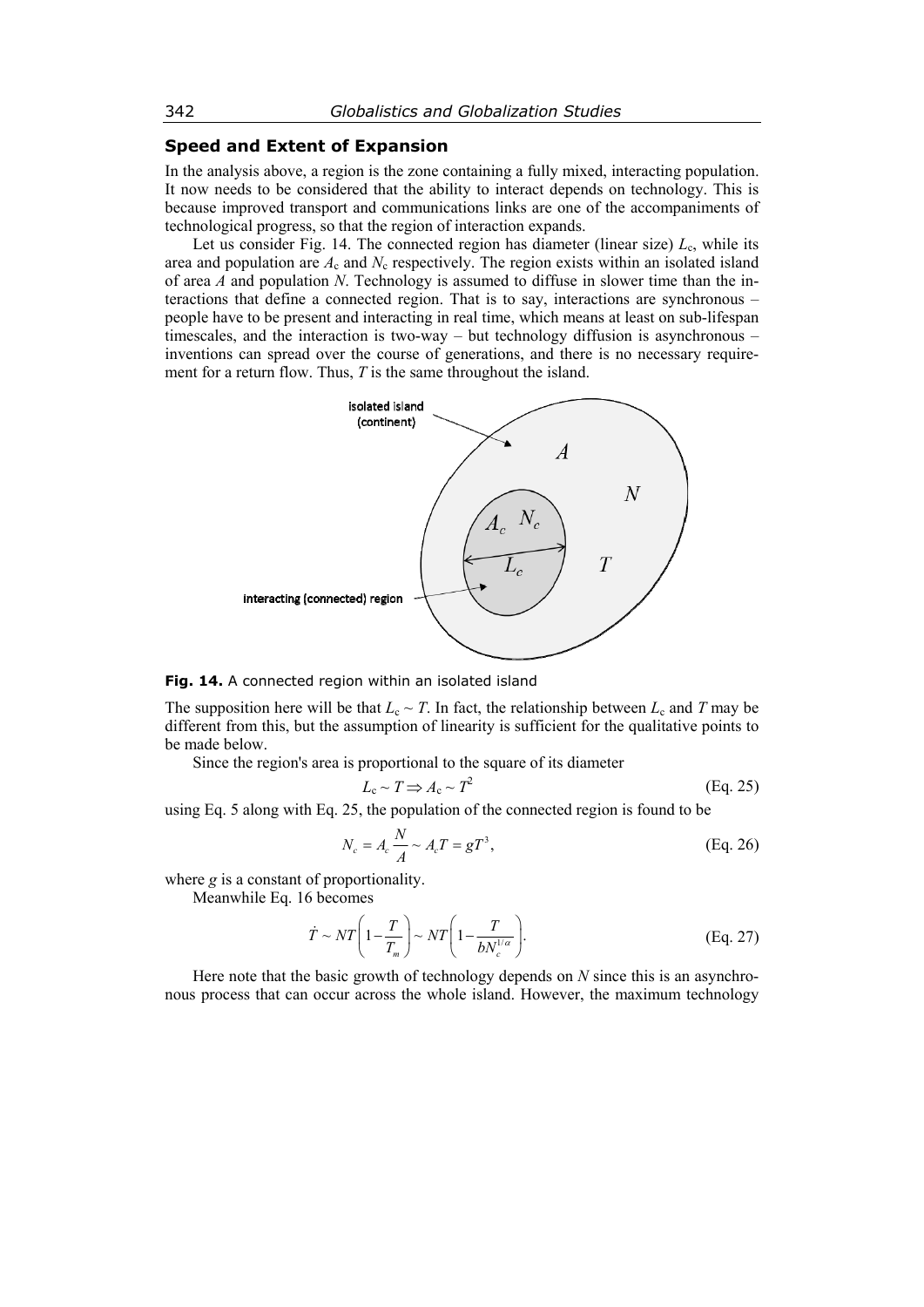depends on the size of the synchronously interacting population needed to support it, *i.e.* on  $N_c$ .

Substituting from Eq. 26 gives

$$
\dot{T} \sim NT \left(1 - \frac{T}{bgT^{\frac{3}{\alpha}}}\right) \sim NT \left(1 - \frac{1}{bgT^{\frac{3}{\alpha}-1}}\right) \sim NT \left(1 - \frac{1}{bgT^{\frac{3-\alpha}{\alpha}}}\right).
$$
\n(Eq. 28)

Thus, equilibrium occurs when

$$
1 - \frac{1}{\log^{1-\alpha} 0} = 0 \Rightarrow \log^{1-\alpha} 0 = 1 \Rightarrow T^{\frac{3-\alpha}{\alpha}} = (bg)^{-1} \Rightarrow T_{\text{equilib}} = (bg)^{\frac{\alpha}{\alpha-3}}, \tag{Eq. 29}
$$

where  $T_{\text{equilib}}$  is the technology at equilibrium.

For simplicity of discussion, define

$$
\Gamma = 1 - \frac{1}{\log T^{-\alpha}} \Rightarrow \dot{T} \sim N \text{Tr}.
$$

Fig. 15 shows how Г varies with *T* for varying values of *a*.



**Fig. 15.** Dependency of Г on *T* for varying values of *a*

This figure indicates that:

• For  $a > 3$ , the equilibrium is stable. If  $T > T_{equilib}$ ,  $\Gamma < 0 \Rightarrow \dot{T} < 0$  and *T* decreases, while if  $T < T_{equilib}$ ,  $\Gamma > 0 \Rightarrow \dot{T} > 0$  and *T* increases. Hence *T* is pushed towards its equilibrium value.

• For  $a < 3$ , the equilibrium is unstable. The signs are reversed so that if *T* is above  $T_{\text{equilib}}$ , it increases and if *T* is below  $T_{\text{equilib}}$ , it decreases.

• For  $a = 3$ , the situation depends on the value of  $1 - 1/bg$ . If this value is positive,  $\Gamma$  is always positive, so  $\dot{T}$  is always positive and  $T$  increases without limit. If the value is negative, the reverse is true and *T* decreases without limit.

It follows that, for  $a \leq 3$ , if technology growth can get started at all, then it will increase without limit so that the interacting region expands to fill the whole island. At this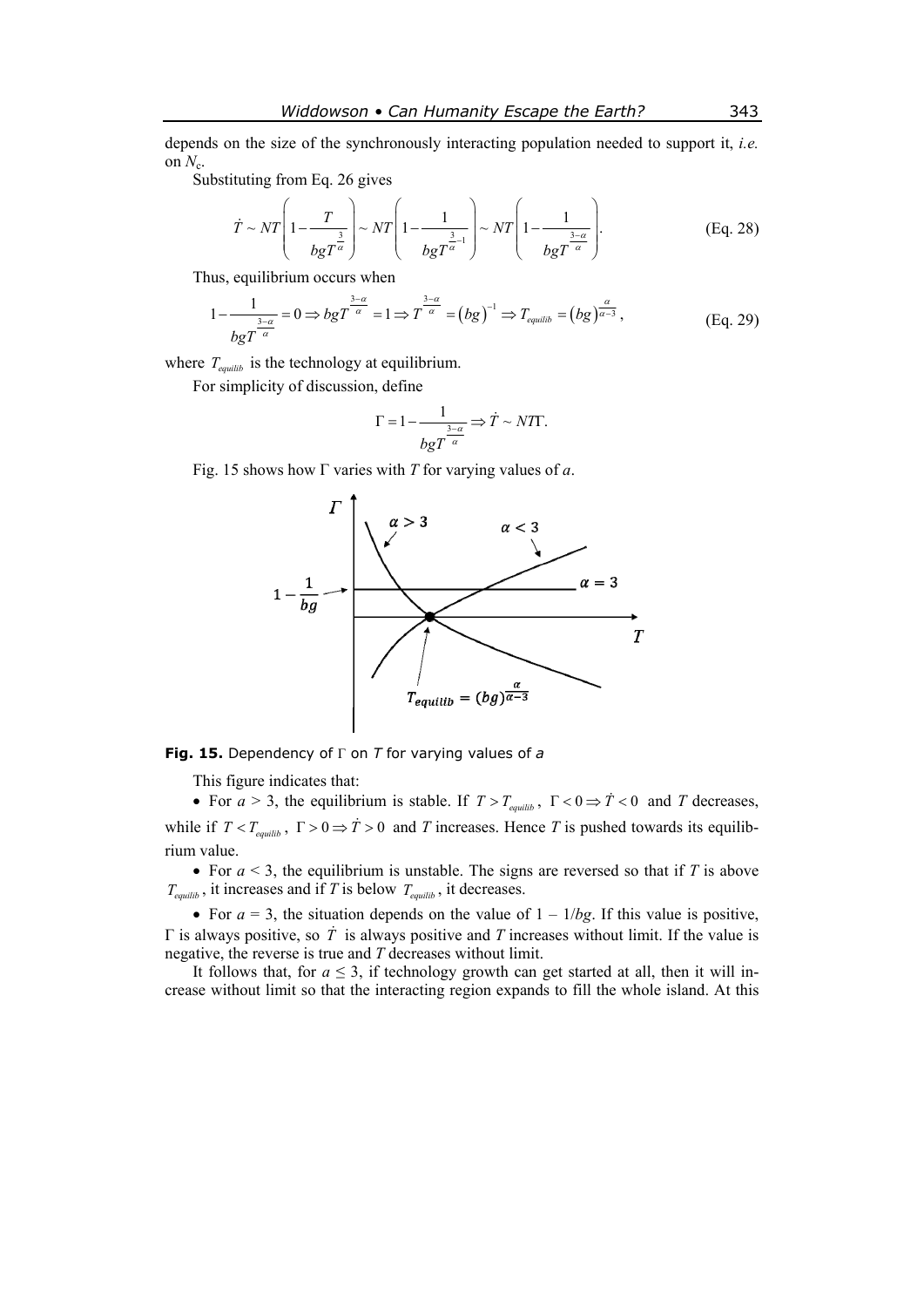point, further expansion will be arrested, with  $N_c = N$ . The model of Eqs 5 and 16 will then take over, leading to the earlier conclusion that the population and technological level of an isolated island is a function of its area.

Since it was found above, empirically and theoretically, that  $\alpha = \frac{11}{6} < 3$ , it is safe to

assume that, by the end of an island's technological evolution, the region of interaction does fill the whole island, and so the earlier discussion of the relationship between area and population / technology is valid.

This conclusion, that the zone of interaction expands to fill the whole island, is dependent on the assumption that technological growth can get started at all, which means that the starting value for technology has to be above the unstable equilibrium at

$$
T=\left(bg\right)^{\alpha_{\alpha-3}}.
$$

Hence, whether the region of interaction can expand depends on *b* and *g*. Now

- *b* reflects the dependency of supporting population on technology; and
- *g* reflects the extent to which interaction radius increases with technology.

It is *g* that is of most interest here. With  $a \leq 3$ , it transpires that the higher the value of *g*, the higher the value of  $\Gamma$  for a given value of *T*, and the lower the value of  $T_{equilib}$ . Hence, *g* can be thought of as a measure of the 'easiness of the terrain.' When *g* is large, it is possible to expand even with low values of *T*, and small increases in *T* will lead to rapid expansion of the connected region. In other words, the terrain presents few barriers to expansion, or, to put it another way, the terrain imposes low costs for transport and communication. When *g* is small, the reverse is true: the terrain presents high barriers or imposes high transport and communication costs.

In the real world, terrain is heterogeneous and so *g* varies over the earth's surface. When a population is pushing into high-*g* terrain, such as flat, fertile country, expansion and growth will be rapid (note: it is not actually the population that is expanding but the zone of interaction). When it is pushing into low*-g* terrain, such as deserts and mountains, expansion and growth will slow down. If the population comes up against terrain of sufficiently low *g*, the  $T_{equilib}$  for that terrain may exceed the current *T* of the society. In this case, further progress in that direction will cease and will not resume until expansion of the connected region in another direction allows *T* to rise sufficiently to surpass the required  $T_{\text{equilib}}$ . If the population finds itself surrounded by low-*g* terrain, it will be unable to expand the connected region at all, and will remain trapped at its existing *T* and *N*. An ocean barrier can be thought of as a low-*g* terrain encircling a continent. This low-*g* terrain imposes a high  $T_{\text{equilib}}$ , below which it cannot be crossed.

The story of Australia can thus be told as follows. Population and technology expanded there until the connected region encompassed the whole continent – aboriginal exchange networks are described as 'far-flung' and reached from one coast to the other (Flood 1983: 235–240). At this point, the Australian population found itself confronted by the low-*g* ocean barrier. The *T* permitted by its existing size was less than the  $T_{\text{equilib}}$  of ocean navigation. Hence, it could expand no further and development ceased. Meanwhile, on the larger Afro-Eurasian landmass, expansion was able to continue, and *T* kept growing until it surpassed the  $T_{\text{equilib}}$  of the oceans. Expansion then pushed across the oceans, absorbing Australia into the larger connected world system. During the period when Austral-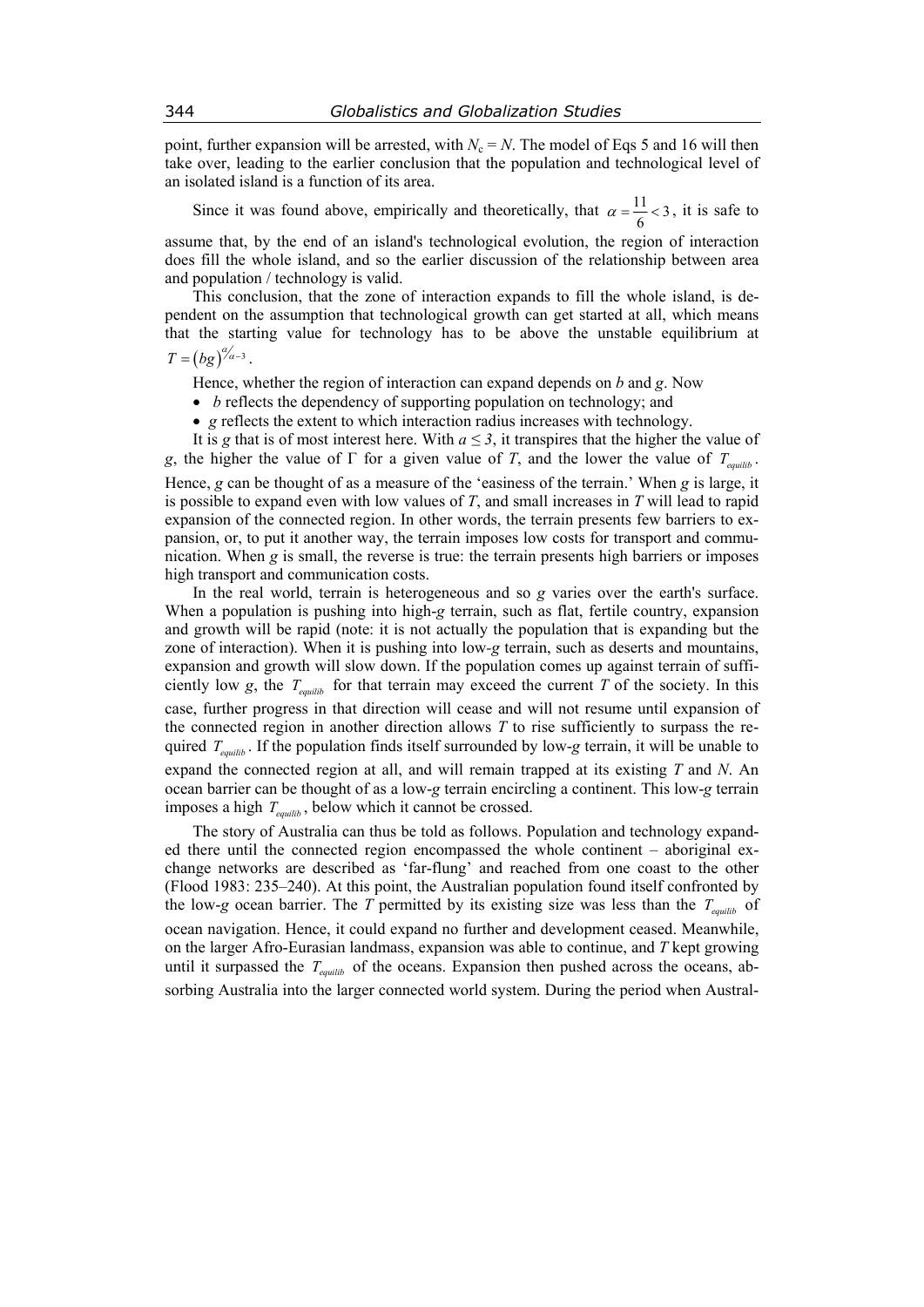ia was isolated, it had its own *T*, constrained by its size. Once it was reached from Eurasia, it became part of the larger system, and, as implied by Fig. 14, its *T* equalised to that of this larger connected region, through the arrival of European settlers.

This issue of varying *g* can then help explain the stagnation of the world population around 500 BC to AD 500. It implies that the empires at the western and eastern ends of the World Island at that time (*e.g.,* Rome, China) were coming up against difficult terrain, perhaps in the deserts and mountainous regions of central Asia, inhibiting their expansion and connection into a single synchronously interacting region. Rome, in fact, traded regularly as far as India – although there was contact with China, it was sparse, veering more towards the asynchronous diffusion of technology without genuine interdependency (Sitwell 1984; Warmington 1995 [1928]).

For a rough check, the population of the Roman Empire in the early first millennium AD was around 60 million, while that of the Indian sub-continent was around 40 million. The intervening regions, including Iran and Afghanistan, may have added another ten million, for a total population of around 110 million (McEvedy and Jones 1978). By the relation indicated in Fig. 11b, this implies a connected, interacting region of 12.9 M  $\text{km}^2$ . The length of this region, from Britain to India, was about 7,500 km, implying that its breadth should be about  $12.9 \times 10^{6}/7500 = 1,700$  km, and indeed the breadth of this corridor varied between about 1,000 and 2,000 km; for example, from the mouth of the Rhine to Morocco is 2,000 km, while from the Himalayas to the Indian Ocean is 1,400 km.

The calculation is necessarily rough, since the region was not neatly isolated in the same way as Australia, and it was heterogeneous, with mountain ranges and the Mediterranean Sea contained within it. Nevertheless, the broad agreement between what is known of ancient trade and the predictions of the model suggest that the hiatus in world population growth of the classical era can be understood in terms of such a temporary entrapment within a confined region. The resumption of world population growth after the middle of the first millennium AD would then be attributed to humanity's breaking through the low-*g* barrier limiting contact between the different sides of the World Island.

So far, it has been implied that *g* depends on the quality of the earth's surface – flat prairie, desert, mountain, sea, ocean, *etc.* It is possible, however, that *g* can be affected by sociological issues. The reason the Roman world's interaction region finished at India may be because any further expansion would have brought it into the interaction region of China, which was already organized around an equally powerful nexus, of the kind illustrated in Fig. 10, and which resisted Roman penetration – and vice versa for China. More likely, the low *g* of the classical era had both physical and sociological causes.

It seems no coincidence that the resumption of world population growth occurred pursuant to the rapid expansion of the Islamic Empire, from AD 610 to 750. The Islamic world stretched from Spain to Pakistan, creating a much tighter connection between the eastern fringes of the former Roman world and its core, and providing a more effective conduit for interaction between China and Europe. The Islamic expansion could be regarded either as caused by a breakthrough of the low-*g* barrier separating east and west, or as causing this breakthrough by achieving a new level of political, economic and cultural integration. Again, it is probably best regarded as involving an interplay of these causes, rather than a case of either / or.

There is not enough space in this paper for further consideration of variations in *g* and how they have influenced the detailed population history of the earth as illustrated, for example, in Fig. 8. However, the above discussion points to how these ideas can shed light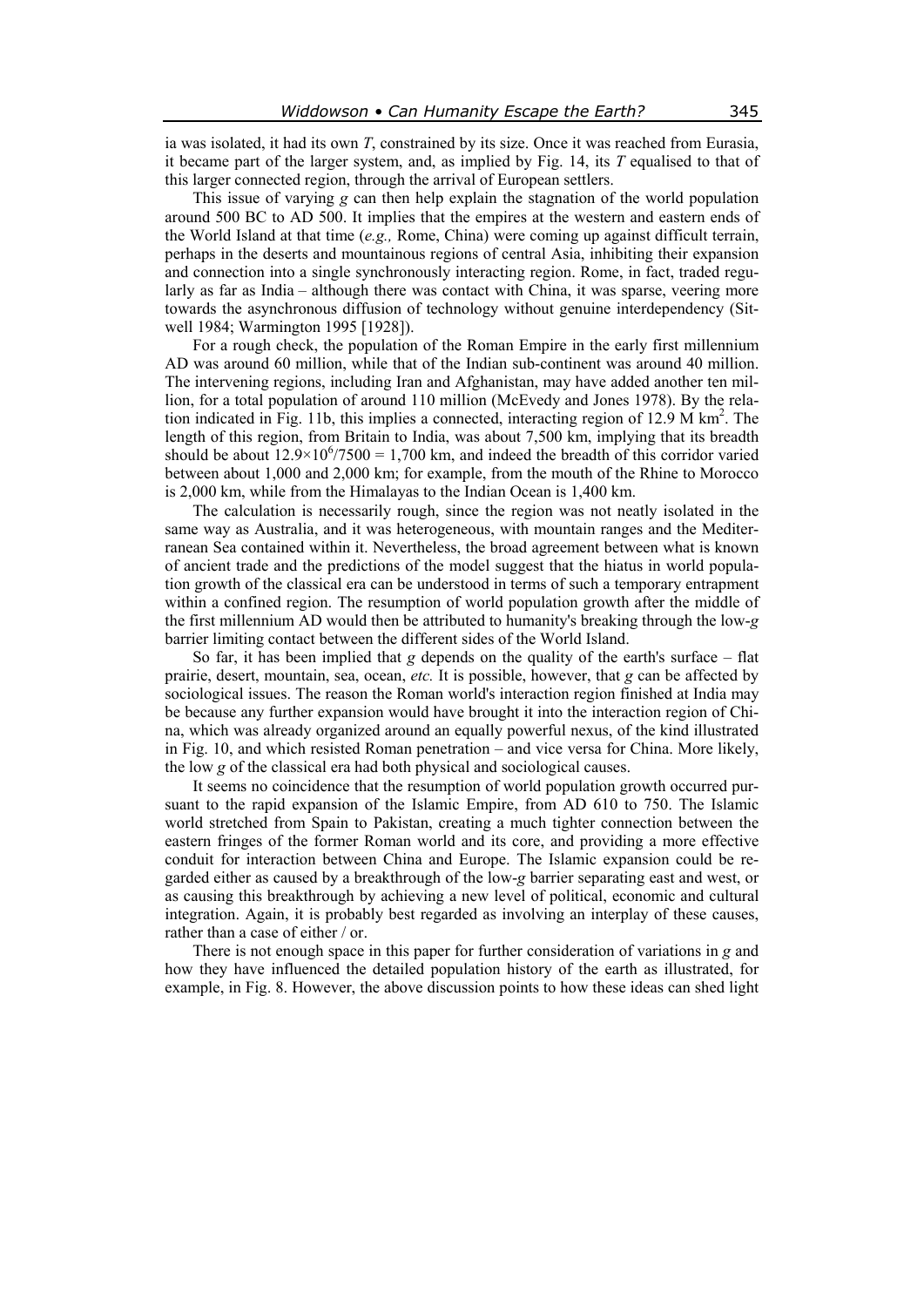on fluctuations in the rate of humanity's demographic and technological progress, going beyond the basic hyperbolic pattern to understand the way it has speeded up and slowed down. For example, the overall stretching of the hyperbolic curve, with the singularity date shifting to the right, can be understood in terms of the human race first colonizing the high-*g* areas, and then moving into areas of lower and lower *g* so that the average *g* declined. The discussion also suggests how the model of population and technology growth might be extended to include sociological variables representing the political, economic and cultural forces that can speed up or slow down demographic-technological progress – for example, political discouragement of innovation or encounters between similarly developed societies, inhibiting expansion of either one.

## **Escaping the Earth**

According to the model presented above, the question 'Can humanity escape the earth?' is the same as asking whether the exceptionally low *g* of the interplanetary environment results in a  $T_{\text{equilib}}$  that exceeds the  $T_{\text{max}}$  of a planet the size of the earth.

In fact, it is possible that humanity's next direction of expansion will not be into space but, say, into the oceans, a large and still vastly underutilised part of the planet. In this case, humans could expand into the oceans and there gain the additional critical mass necessary for the foray into space. However, plans to colonize the oceans seem less welladvanced than those to explore space, perhaps related to the fact that the oceans present pressure differentials of thousands of atmospheres compared to the one atmosphere differential of outer space. The focus of this paper will therefore remain on the issue of space colonization.

How can such a question be answered? The approach here will use the following chain of logic:

1. Note that humanity's energy production, like population and technology, has been growing more slowly and veering towards a steady state as human progress begins to feel the limitations of the earth's size.

2. It is possible to calculate the increase in the global energy budget between now and when growth ceases.

3. This additional energy can then be compared with the amount of energy needed to establish a significant presence in space.

4. If the energy required for initial space colonization is within the extra energy expected to be available, it can be assumed that space colonisation is feasible and will go ahead.

5. Once the initial hurdle has been overcome, the project will become self-sustaining – using abundant solar power and weightless conditions to manufacture goods more cheaply than can be done on earth for example – and it can therefore be assumed expansion will continue in the new environment; it will then be possible to say humanity has escaped the earth.

To anticipate the conclusion, the finding is that the energy required is within the energy increment, though not so overwhelmingly, so the answer to the question is a tentative 'yes'.

An author writing in the 1970s drew attention to accelerating progress in the area of energy supply in terms of the 'ever-increasing frequency of discoveries': fire, 50,000 years ago; then 45,000 years to water power; 3,500 years to wind power; 300 years to steam power; 100 years to the internal combustion engine; 40 years to nuclear power (Stent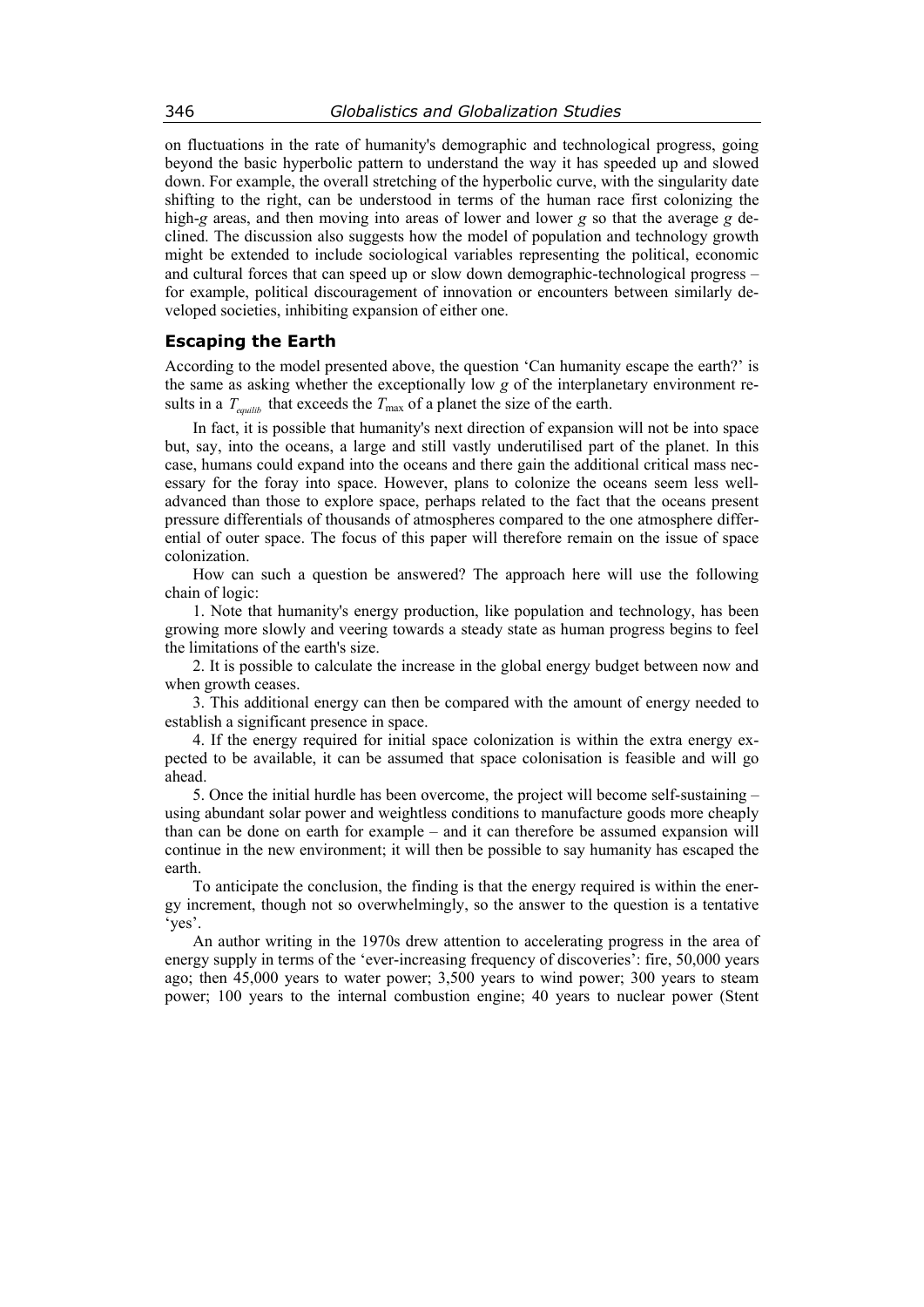1978: 28). However, since then the curve of progress has turned over and begun to decelerate. 70 years have now gone by since the discovery of nuclear power and, though 'renewables' like wind and solar have found a niche in the energy supply, there has been no really dramatic advance in human power generation capabilities. Indeed, nuclear is struggling to make way against environmentalist and geopolitical objections.

Fig. 16a shows the acceleration of world energy production from 1800 to 1970. It closely approximates a hyperbolic curve. Fig. 16b projects this curve forward to 1985, comparing it with the actual data for 1950 to 1985. The deceleration is plain to see.



**Fig. 16.** World energy production, showing (a) hyperbolic growth to *c.* 1970 and (b) subsequent slow-down.  $R2 = 99.95 %$  for curve to 1970

*Source:* Ritchie and Roser 2018.

It might be expected that energy production would be quad-hyperbolic rather than hyperbolic since, as Buckminster Fuller indicated with his concept of 'energy slaves', per capita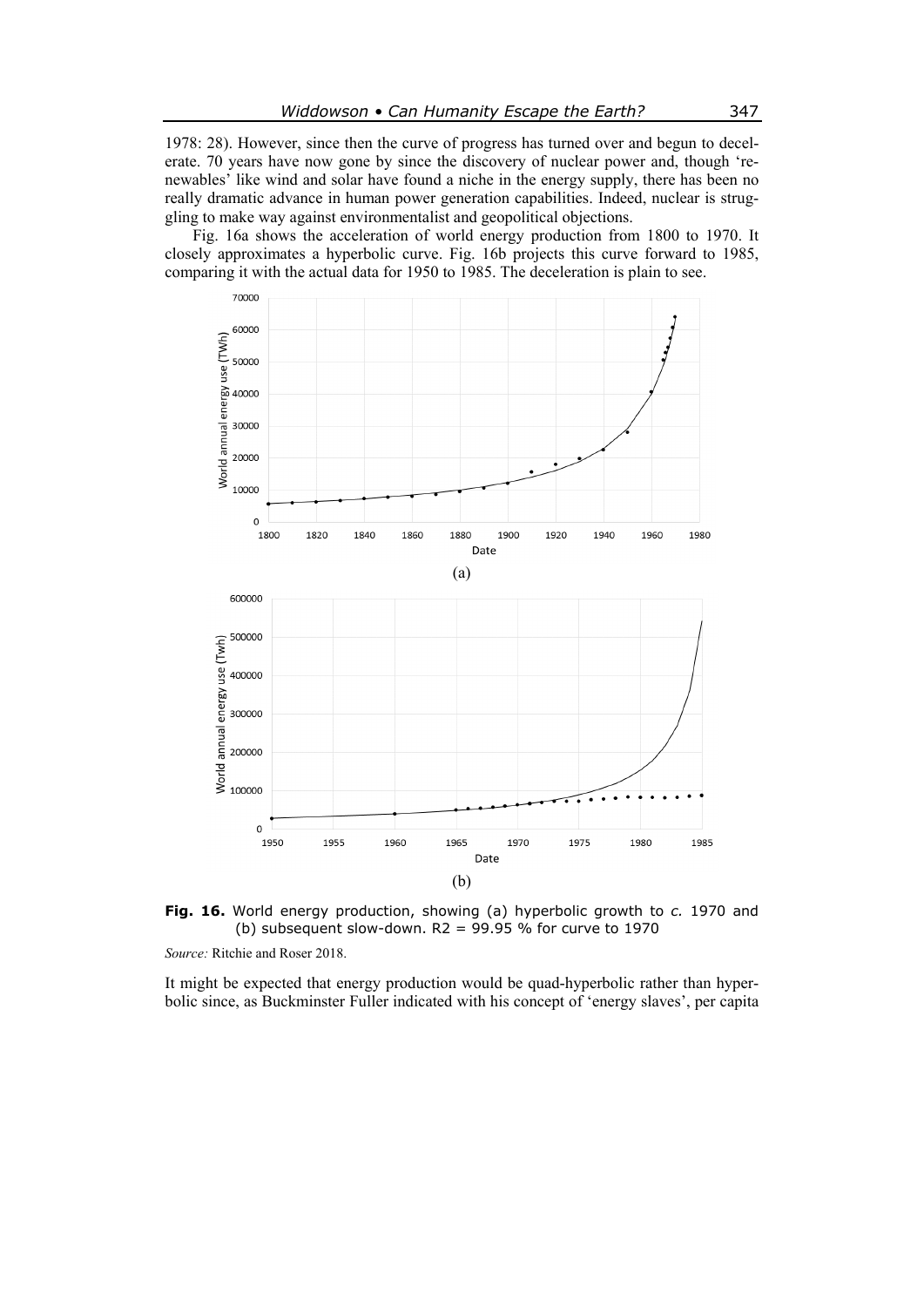energy use has been increasing. The combination of increasing population and increasing use per person might be expected to produce a double acceleration. However, energy use is also subject to what Buckminster Fuller calls the principle of 'ephemeralization', *i.e.* 'doing more with less' (Buckminster Fuller 1969: 212–214). The modern smartphone is not only vastly more capable than the portable phones of *c.* 1990, but also much smaller and less demanding in materials. Thanks to ephemeralization, per capita energy use has grown less than hyperbolically and has not redoubled the hyperbolic trend of total energy use. Indeed, in the high income countries, per capita energy use has declined recently, while in the world as a whole it has climbed very slowly, despite the dramatic increase in highly populous China (see Fig. 17). Nor should it be assumed that the lower income countries will all come up to the level of the high income countries given (1) that the world is tending towards stagnation and (2) that the Pareto principle implies there will always be a distribution of incomes with few high ones and many low ones.



Fig. 17. Per capita energy consumption by class of country

*Source:* Ritchie and Roser 2018.

For the purposes of this paper, the requirement for humanity to be considered on its way to escaping the earth will be taken to be that there should be at least 10 million people living and working in space by 2040. This may seem a daunting requirement and, insofar as it does seem daunting, that illustrates the seriousness of the problem. Humanity's window for breaking out of earth's gravitational potential well is closing as population growth and technological progress approach their logistic limit. If space colonization proves a step too far now, then it will remain a step too far, and humanity will grow old on this planet at its current technological level.

The date of 2040 corresponds with Grinin's (2012) estimates for transition to Stage 3 of the present production principle, which will involve a major change in how and where people work – just as the industrialization of space would imply. The ambition of having 'millions of people living and working in space' also accords with the mission statement of Jeff Bezos's Blue Origin space company, where this is viewed as an active and current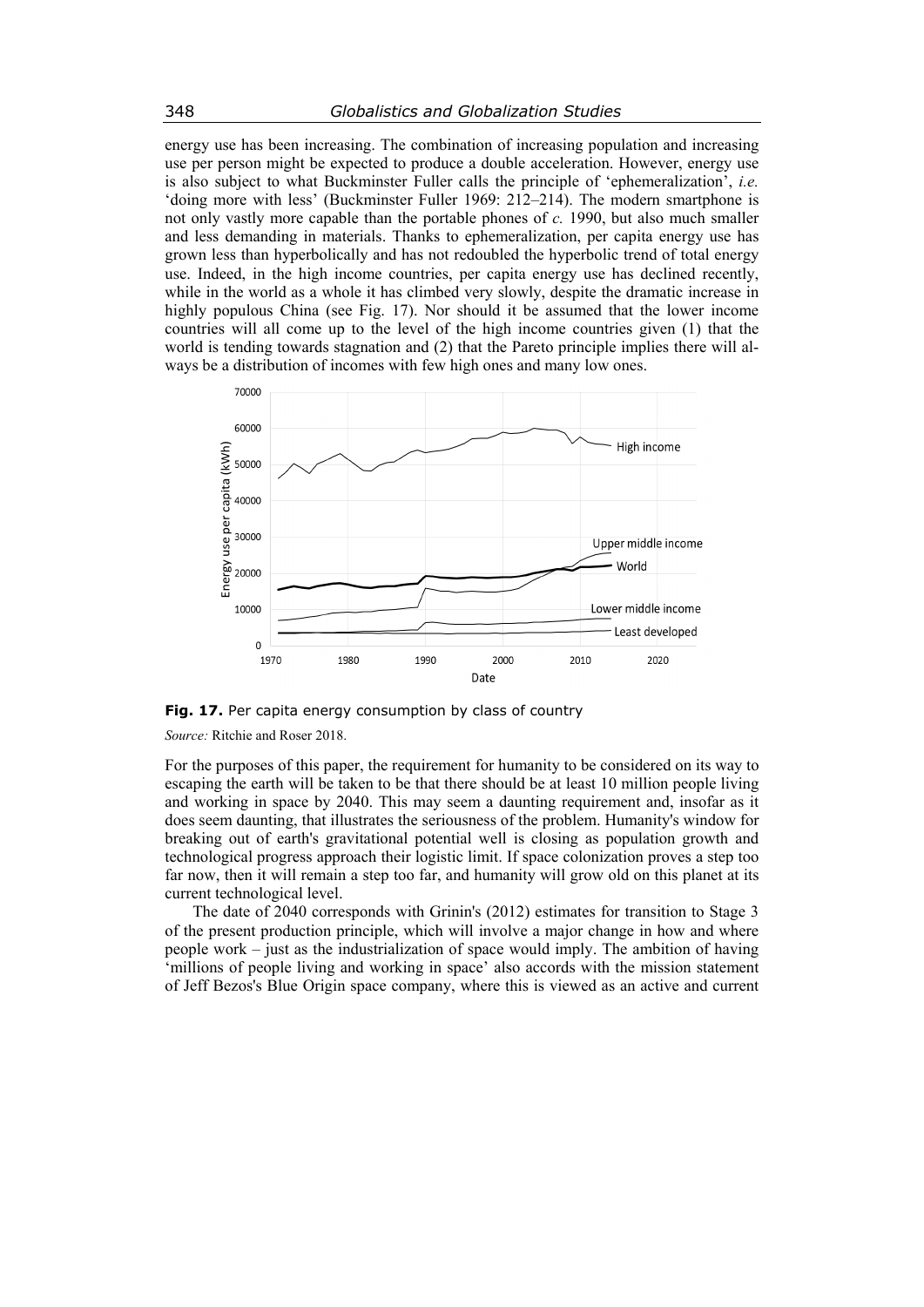project, not some far future dream (Blue Origin 2018). As for the figure of 10 million, this represents the population of a small country and can be considered a demonstration that humanity truly has arrived in space.

To estimate the increment in global annual energy supply by 2040 is a simple matter. Fig. 17 indicates that per capita energy consumption will not exceed 30 MWh by then, so this can be taken as an upper limit (optimistic assumptions are appropriate, since the aim is to prove that escape from earth is at least feasible). Meanwhile, the world population of 2040, by United Nations estimates, will be about 9 billion (United Nations 2017). Thus, energy use in 2040 will be about 270,000 TWh. This compares with a current annual energy use of 153,596 TWh (Ritchie and Roser 2018), implying an increment of about 120,000 TWh, which is about 80 per cent.

To estimate the energy cost of placing and supporting 10 million people in space, it is easiest to work in terms of monetary costs. This can give an order of magnitude estimate, which is all that is needed here  $- (1)$  if the cost is an order of magnitude or more smaller than the calculated energy increment, space colonization will be easy; (2) if it is an order of magnitude or more greater, then it is impossible;  $(3)$  if it is the same order of magnitude, it is feasible but not an inevitability.

The cost of energy, assuming the cheapest (fossil fuel) sources, is about US\$ 150 per MWh. The global annual energy consumption of 150,000 TWh therefore represents a cost of US\$ 22.5 trillion USD. This is about a quarter of global GDP of US\$ 80 trillion. Hence, on the grandest scale, about a quarter of global expenditure corresponds to energy use. This can be used to convert between energy and money. For example, the total cost of the International Space Station (ISS) is estimated to be US\$ 150 billion (Wikipedia 2018). This would be taken to correspond to a total energy input, direct or indirect, worth 0.25 x 150 billion = US\$ 37.5 billion, which corresponds to energy of 250 TWh (US\$ 37.5 billion divided by US\$ 150 per MWh).

According to this argument, the estimated increment of 120,000 TWh can be converted into an equivalent monetary amount of US\$ 70 trillion (4 x US\$ 150 per MWh x 120,000 TWh, rounded off to avoid spurious precision). This is the available budget.

The costs to be considered will be (1) the amortised cost of providing orbital accommodation for 10 million people plus working facilities, and (2) the annual cost of maintaining this population, for example providing food, oxygen, trips home, materials, stationkeeping propellant, and ground-based infrastructure.

The cost of a passenger jet carrying about 1,000 people is around US\$ 100 million (*e.g.*, at the high end, an Airbus A380 with about 850 passengers has a list price of US\$ 445.6 million [Airbus 2018]) implying a cost per passenger capacity of US\$ 0.1 million. The cost of the ISS carrying 3–6 people is US\$ 150 billion implying a cost per crewmember capacity of US\$ 30 billion, 300,000 times as great. The cost per crewmember capacity of a large industrial space station will be somewhere between these extremes, surely closer to the airliner, enjoying returns to scale, than to the ISS, which is a small-scale experimental facility. As a reasonably conservative estimate, the cost will be assumed to be hundred times that of the commercial airliner. 10 times as much is surely too little, bearing in mind that the space station not only has to be built and then operate under more testing conditions but also, unlike a jet airliner, has to include living quarters and workspace for the crew. 1,000 times as much, implying the equivalent of a whole airliner per person, is possibly too much. Thus, the cost per crewmember will be taken to be US\$ 10 million. The cost of accommodating 10 million people in space will then be US\$ 100 trillion. This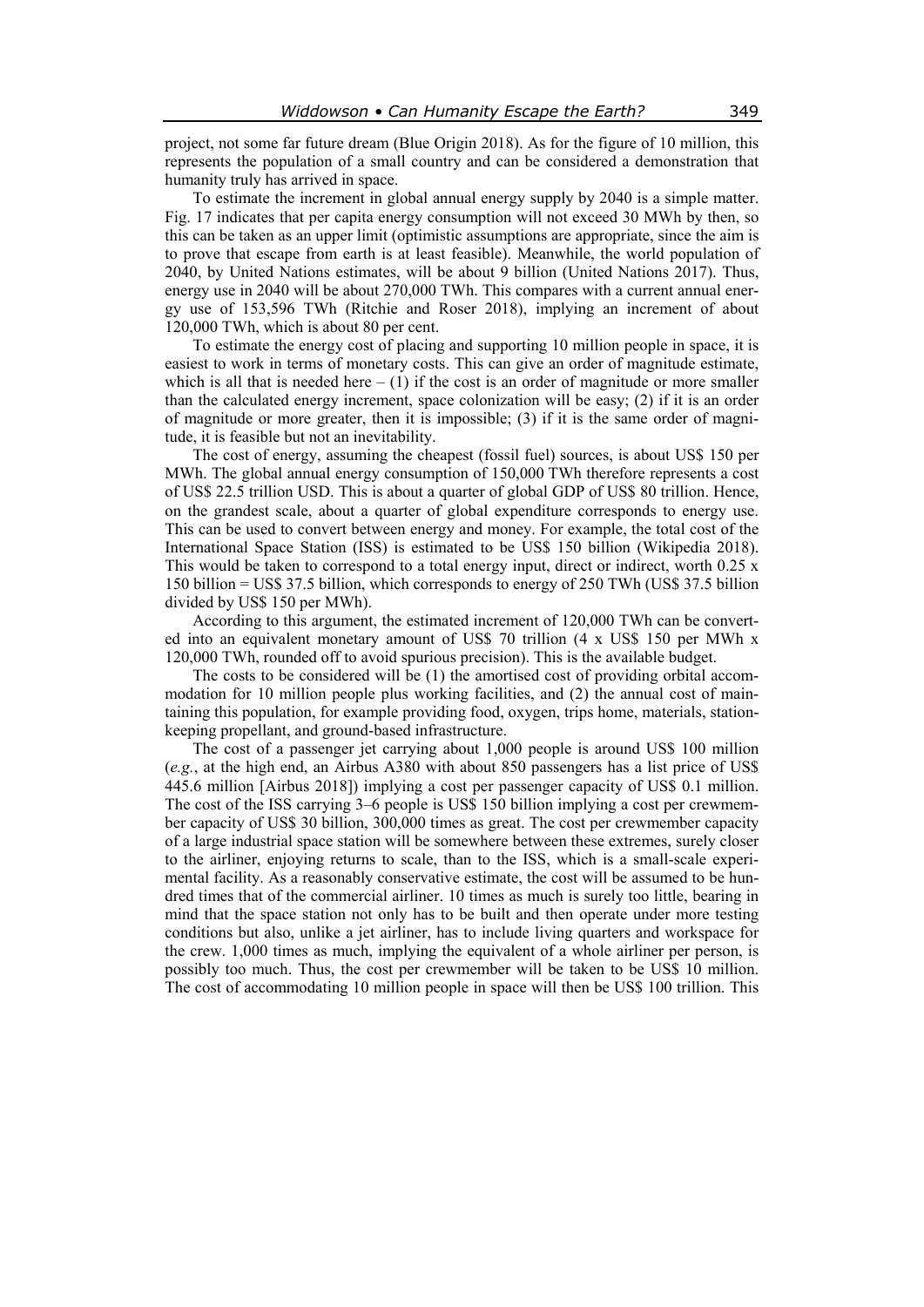will be amortised over a period of 20 years centred around 2040, implying an annual capital cost of US\$ 5 trillion.

For the operating cost, that of the ISS will be used as a guide. This is about US\$ 3– 4 billion per year for the United States (NASA 2014). Including the expenditure of other countries contributing to the ISS (primarily the Russian Federation) will bring the cost to US\$ 5–10 billion per year. It will be assumed that this expenditure, which currently supports just 3–6 people in space, will be sufficient to support an airliner-sized module containing 1,000 crew members. This is on the basis that a 1,000-person crew is a realistic size of module (100 would not be cost-effective; 10,000 would be too cumbersome, at least for humanity's first attempts at space colonization), and that through efficiency savings such a module can be maintained with the same effort currently devoted to the world's existing, albeit much smaller, space station. With US\$ 5 billion per 1,000-person module, the operating cost for 10 million people would be US\$ 50 trillion per year. Thus, the operating cost greatly outweighs the amortised capital cost.

The total annual cost of a space colony of 10 million people is thus estimated to be US\$ 55 trillion per year. This is to be compared with the equivalent US\$ 70 trillion budget calculated from the increment in energy supply. Clearly, these are of the same order of magnitude. The conclusion would be that space colonization, *i.e.* pushing into the low-*g* environment of earth orbit, is just about feasible within the  $T_{\text{max}}$  that seems to be emerging as the limit of earthbound development. However, the margin involved is by no means so comfortable that such an outcome appears as inevitable.

Is the estimate reliable and how might one revise it in a direction more favourable to the likelihood of space colonization? Any revision is unlikely to involve the 'budget increment', which is determined by well-established constraints on world population and per capita energy availability. This increment is also consistent with estimates of the growth in world GDP arrived at by other means (PricewaterhouseCoopers 2017: 36). It would be possible to increase the size of the increment by pushing the deadline for space colonization out from 2040, when world population will be even larger. This could double or possibly treble the estimated increment, though it comes into conflict with Grinin's estimate of the timing of the technological transition. Alternatively, the cost of space colonization could be reduced by assuming lower costs than those above. The different assumptions should be focused on operating cost rather than capital cost, which emerges as insignificant from an annualized perspective. Specifically, it would need to be assumed that a population of at least 10,000 could be maintained in orbit for the same level of expenditure as currently maintains the handful of crew on the ISS. Such dramatic savings are certainly a feature of technological progress but it might seem optimistic to expect them for the earliest phases of humanity's expansion into orbit.

In fact, the present author is confident that human destiny does lie off the earth and eventually beyond the solar system. This is because of a belief that God would not have created this vast universe with the intention that humanity should remain confined to one tiny planet. Nevertheless, like any good puzzle setter, God has made the challenge not impossible but difficult enough to be worthwhile. It must nevertheless be admitted, on the basis of the foregoing, that a pessimist would have good reason to cast doubt on such a conclusion, and the view of many people that large-scale space colonization will never occur could turn out to be correct. The pessimist is justified because (1) the task is beyond present human capacities (or it would already have been done) and (2) the empirical and theoretical arguments given above indicate that those capacities are capped by the size of the earth and will not increase beyond twice their present value.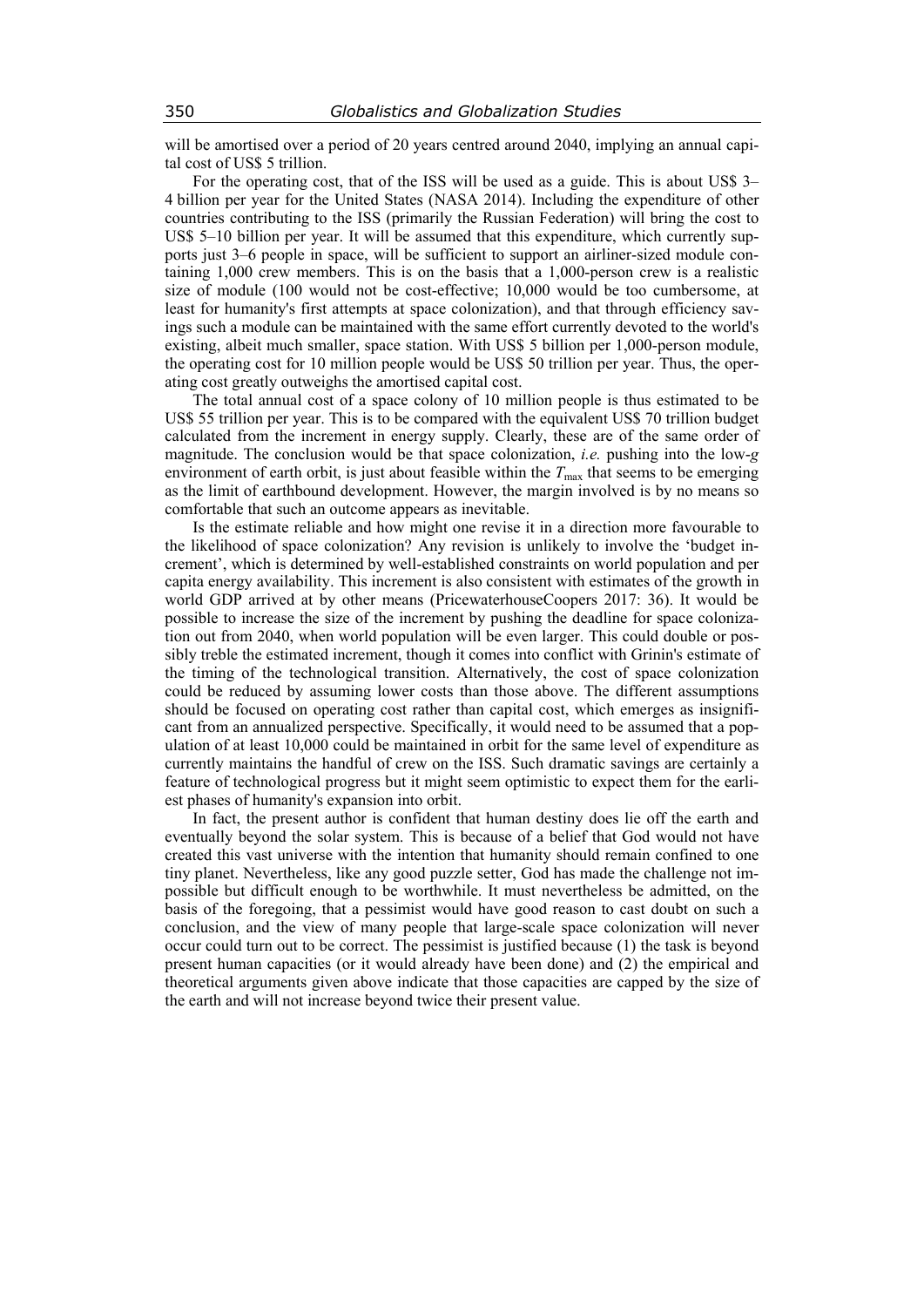Even if a substantive move into space proves to be beyond the  $T_{\text{max}}$  of an earth-sized planet, there is a loophole, meaning it will still be possible for small groups to escape sporadically.

Consider that Australia was settled from Eurasia, and that the first inhabitants must have made at least one sea voyage out of sight of land in order to get there. Suppose then that, after Australia was occupied, humanity had been wiped out by some cataclysm on all the other continents. Although development within Australia would still have come to an end at its boundaries, and although this would be at a level below that necessary for regular travel to other continents, nevertheless it could be expected that, from time to time, reverse sea voyages would have been made from Australia to Eurasia. These voyages of occasional explorers would be enough to re-seed the World Island, where development could then proceed much further than it did in Australia, eventually leading to the world of today.

In a similar way, occasional space explorers could in future travel away from earth to seed other parts of the solar system, or perhaps establish self-sustaining settlements in earth orbit. Provided these new environments have an effective *A* that is greater than that of earth, they could eventually reach a technological level sufficient to incorporate the earth into a space-going civilization that it was unable to create on its own.

## **Conclusion**

This paper is based on the works of Korotayev *et al.* (2006a, 2006b), which demonstrated the power of compact macromodels of the world system. It has taken the work forward by suggesting that the effect of literacy / human development on fertility is a specific mechanism instantiating a more general limitation on demographic growth and technological progress. The extended model adds just one variable, that of area, to the base variables of the Korotayev *et al.* model, namely population and technology. It then proposes that a given technology requires a minimum population to support it, and, insofar as this minimum tends to increase faster with technology growth than does the population that the technology supports, this implies there is a maximum technological level and population size for a given area within which growth is taking place. Area itself depends on technology because technology affects transport and communication costs. If a population finds itself surrounded by an environment – whether the ocean or interplanetary space – that it is unable to expand into with its existing technology, it becomes trapped. This way of seeing things explains the stagnation of ancient Australia and the emerging stagnation of the whole earth. It also explains the temporary slowing down of social evolution in various historical periods. Given this background, it is calculated that the requirements for a meaningful level of space colonization are only just within the expected increase in human capacities before a stagnant equilibrium is achieved some time in the next century. While it is therefore feasible that humanity will avoid the fate of being trapped on earth through not having the critical mass necessary to progress beyond it – instead escaping through a closing gap, like Indiana Jones slipping under a falling portcullis in the cave of doom – this is by no means a certainty.

Some might well argue that these conclusions are wrong. Much contemporary discourse is based on an assumption that the earth is the only planet humanity will ever know. Indeed, many people seem to think that space colonization is a science fiction concept only and cannot happen in reality – the unsuitability of the conditions for human life on other planets is often cited (*e.g.*, Bharmal 2018; Creighton 2018). Alternatively, there is an impression that technological progress is unlimited and relies only on the accumulation of human creativity.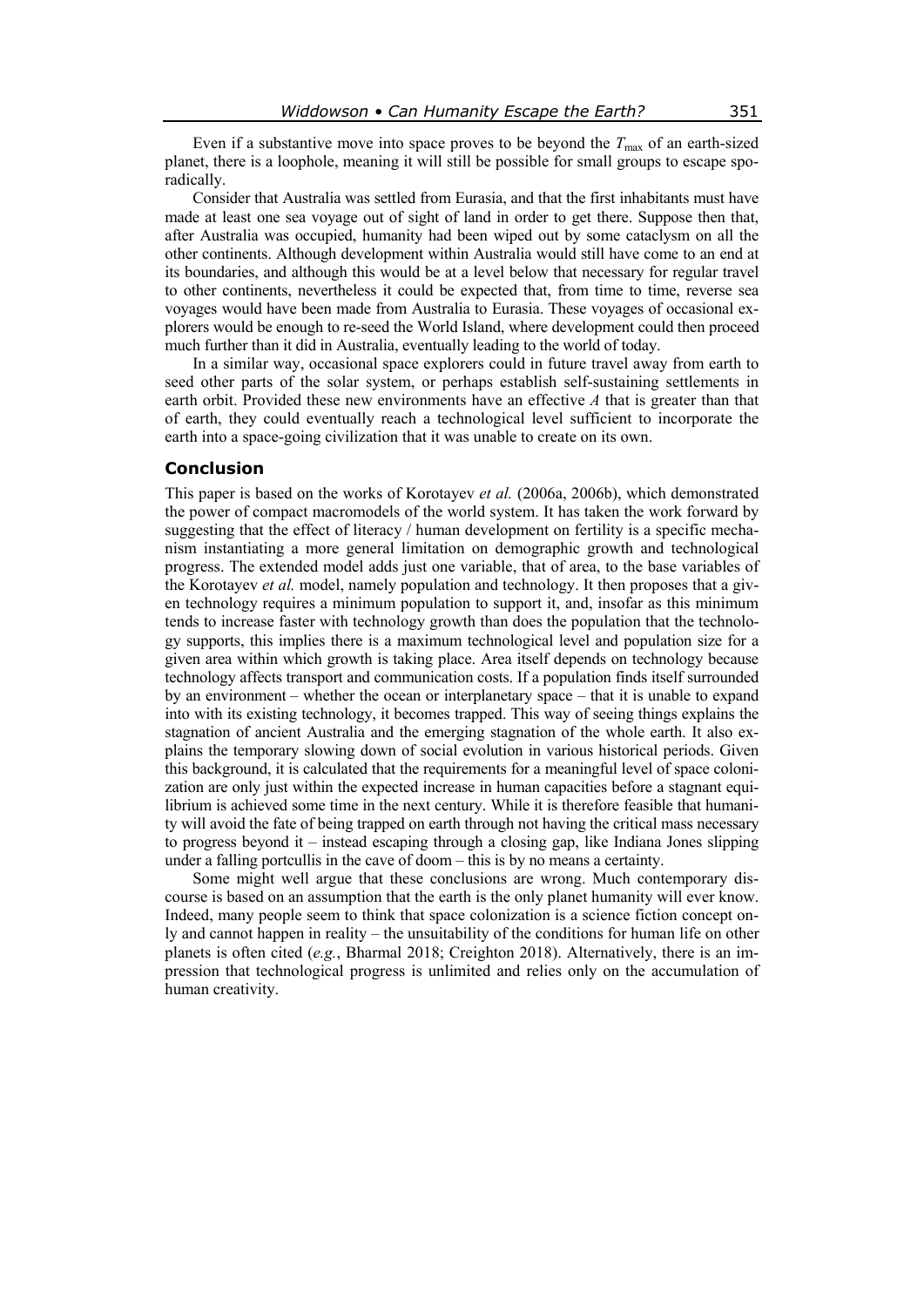Against such objections, which are based more on supposition than any kind of theoretical or empirical support, certain points need to be made. First, the success of the Korotayev *et al.* theory in explaining human population history since the Upper Palaeolithic provides strong evidence that the relationship between population and technology is robust and correct. Second, the extraordinary achievements of the human race in transition from the stone axe to the iPhone, involving technologies that would seem magical to earlier generations, show it is foolhardy to make claims about what can or cannot be achieved in future, purely on the basis of current knowledge. Third, the example of Australia shows that progress is not inevitable and, with the additional examples of Tasmania and the Americas, that it is related to the size of the collected landmass. Fourth, the undisputable slowing of world population growth provides strong evidence that humanity is coming up against some limit imposed by the finite size of the earth, which implies a very real possibility of permanent techno-demographic stagnation. In short, the question addressed by this paper is non-trivial, and the theory used to resolve it is firmly rooted in evidence drawn from some 30,000 years of human experience.

#### **References**

- **37 Property Group. 2016.** *Habitable Land Mass*. URL: http://37propertygroup.com.au/ real-estate/population-density. [Date accessed: 27.12.2018].
- **Airbus. 2018.** *Commercial List Prices*. URL: https://www.airbus.com/newsroom/pressreleases/en/2018/01/airbus-2018-price-list-press-release.html. [Date accessed: 20.12.2018].
- **Barnett, W. 2003.** Dimensions and Economics: Some Problems. *Quarterly Journal of Austrian Economics* 6 (3): 27–46.
- **Begon, M., and Mortimer, M. 1986.** *Population Ecology: A Unified Study of Animals and Plants*. Oxford: Blackwell Scientific Publications.
- **Bharmal, Z. 2018.** The Case Against Mars Colonisation. *The Guardian.* 28 August. URL: https://www.theguardian.com/science/blog/2018/aug/28/the-case-against-mars-colonisati on. [Date accessed: 27.12.2018].
- **Blue Origin. 2018.** *We are of Blue Origin and This is Just the Beginning*. URL: https:// www.blueorigin.com. [Date accessed: 27.12.2018].
- **Boserup, E. 1965.** *The Conditions of Agricultural Growth: The Economics of Agrarian Change under Population Pressure*. London: George Allen and Unwin.
- **Buckminster, Fuller R. 1969.** *Utopia or Oblivion: The Prospects for Humanity*. Harmondsworth: Penguin.
- **Butlin, N. G. 1993.** *Economics and the Dreamtime: A Hypothetical History*. Cambridge: University Press.
- **Cameron, R. 1992.** *A Concise Economic History of the World: From Palaeolithic Times to the Present*. Oxford: University Press.
- **Cohen, M. N. 1977.** *The Food Crisis in Prehistory*. New Haven London: Yale University Press.
- **Cowen, T. 2010.** *The Great Stagnation: How America Ate All The Low-Hanging Fruit of Modern History, Got Sick, and Will (Eventually) Feel Better*. New York: Dutton.
- **Creighton, J. 2018.** *Neil deGrasse Tyson Says Humans Will Never Colonize Mars.* URL: https://futurism.com/neil-degrasse-tyson-humans-colonize-mars. [Date accessed: 27.12.2018].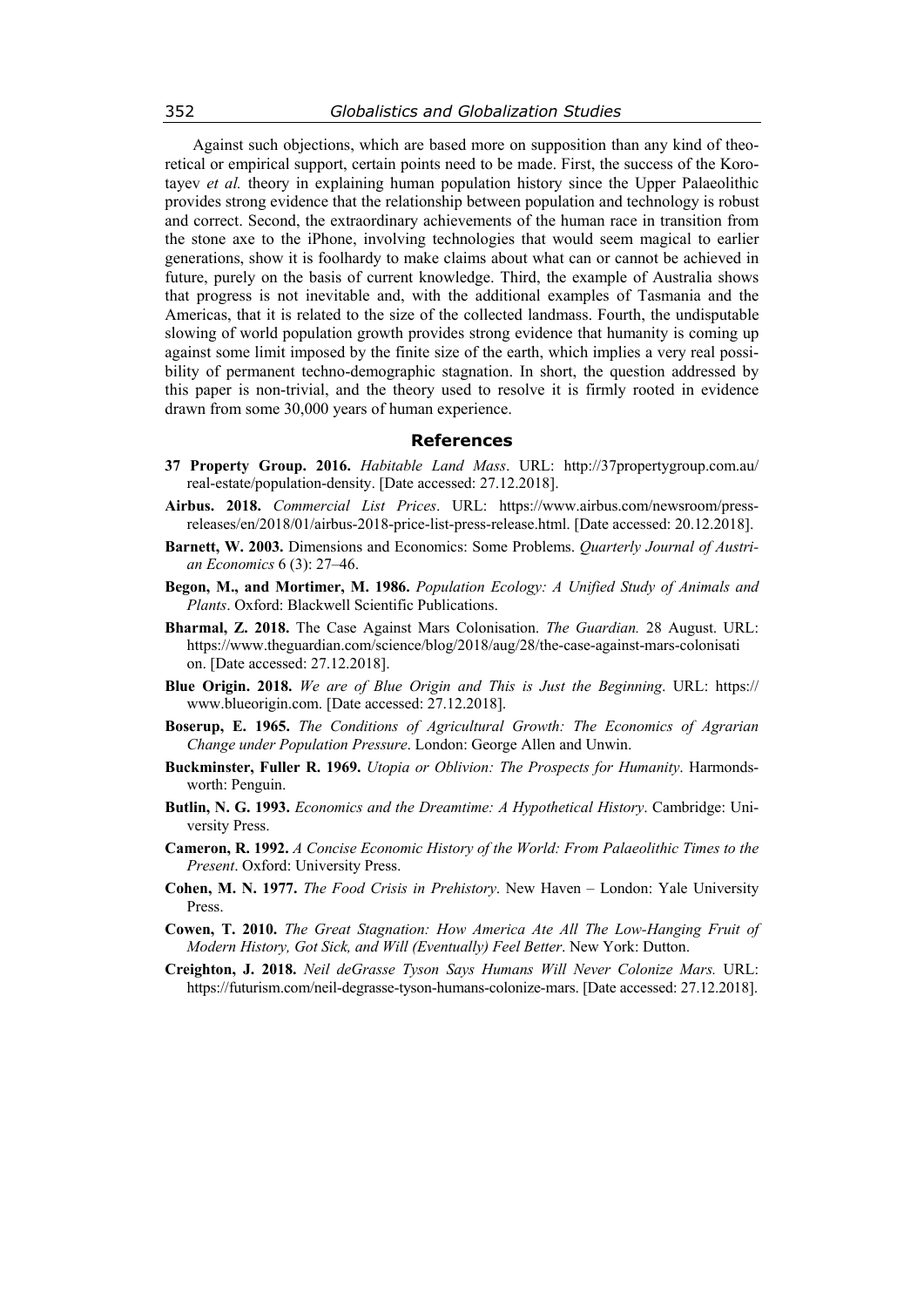- **Diamond, J. 1997.** *Guns, Germs and Steel: A Short History of Everybody for the Last 13,000 Years*. London: Jonathan Cape.
- **Dougherty, J. E., and Pfaltzgraff, Jr. R. L. 1981.** *Contending Theories of International Relations: A Comprehensive Survey*. New York: Harper and Row.
- **Dunbar, R. 1995.** *The Trouble with Science*. London: Faber & Faber.
- **Dyke, C. 1988.** *The Evolutionary Dynamics of Complex Systems: A Study in Biosocial Complexity*. Oxford: Oxford University Press.
- **Flood, J. 1983.** *Archaeology of the Dreamtime: The Story of Aboriginal Australia and Its People*. London: Collins.
- **Gordon, R. J. 2016.** *The Rise and Fall of American Growth: The U.S. Standard of Living since the Civil War*. Princeton, NJ: University Press.
- **Grigg, D. B. 1975.** The World's Agricultural Labour Force 1800–1970. *Geography* 60 (3): 194–202.
- **Grinin, L. E. 2012.** *Macrohistory and Globalization*. Volgograd: 'Uchitel' Publishing House.
- **Heaton, H. 1948.** *Economic History of Europe*. New York: Harper and Row.
- **Herman, A. L. 1997.** *The Idea of Decline in Western History*. New York: The Free Press.
- **Hiscock, P. 2008.** *Archaeology of Ancient Australia*. Abingdon: Routledge.
- **Huebner, J. 2005.** A Possible Declining Trend for Worldwide Innovation. *Technological Forecasting & Social Change* 72: 980–986.
- **Kennedy, P. 1989.** *The Rise and Fall of the Great Powers: Economic Change and Military Conflict from 1500 to 2000*. London: Fontana Press.
- **Kim, M. 2015.** Dimensional Analysis of Production and Utility Functions in Economics. *Munich Personal RePEc Archive*. Paper No. 61147. URL: https://mpra.ub.uni-muenchen. de/61147. [Date accessed: 07.12.2018].
- **Korotayev, A. 2018.** The 21<sup>st</sup> Century Singularity and its Big History Implications: A Reanalysis. *Journal of Big History* II (3): 71–117.
- **Korotayev, A., Malkov, A., and Khaltourina, D. 2006a.** *Introduction to Social Macrodynamics: Compact Macromodels of the World System Growth*. Moscow: URSS.
- **Korotayev, A., Malkov, A., and Khaltourina, D. 2006b.** *Introduction to Social Macrodynami*cs*: Secular Cycles and Millennial Trends*. Moscow: URSS.
- **Kremer, M. 1993.** Population Growth and Technological Change: One Million B.C. to 1990. *The Quarterly Journal of Economics* 108: 681–716.
- **Kurzweil, R. 2005.** *The Singularity is Near: When Humans Transcend Biology*. New York: Viking Penguin.
- **Malthus, T. 1978 [1798].** *Population: The First Essay*. Ann Arbor, MI: University of Michigan Press.
- **McEvedy, C., and Jones, R. 1978.** *Atlas of World Population History*. Harmondsworth, MX: Penguin.
- **NASA. 2014.** *Extending the Operational Life of the International Space Station until 2024: NASA Report IG-14-031*. Washington, DC: NASA.
- **Panov, A. D. 2005.** Scaling Law of the Biological Evolution and the Hypothesis of the Selfconsistent Galaxy Origin of Life. *Advances in Space Research* 36 (2): 220–225.